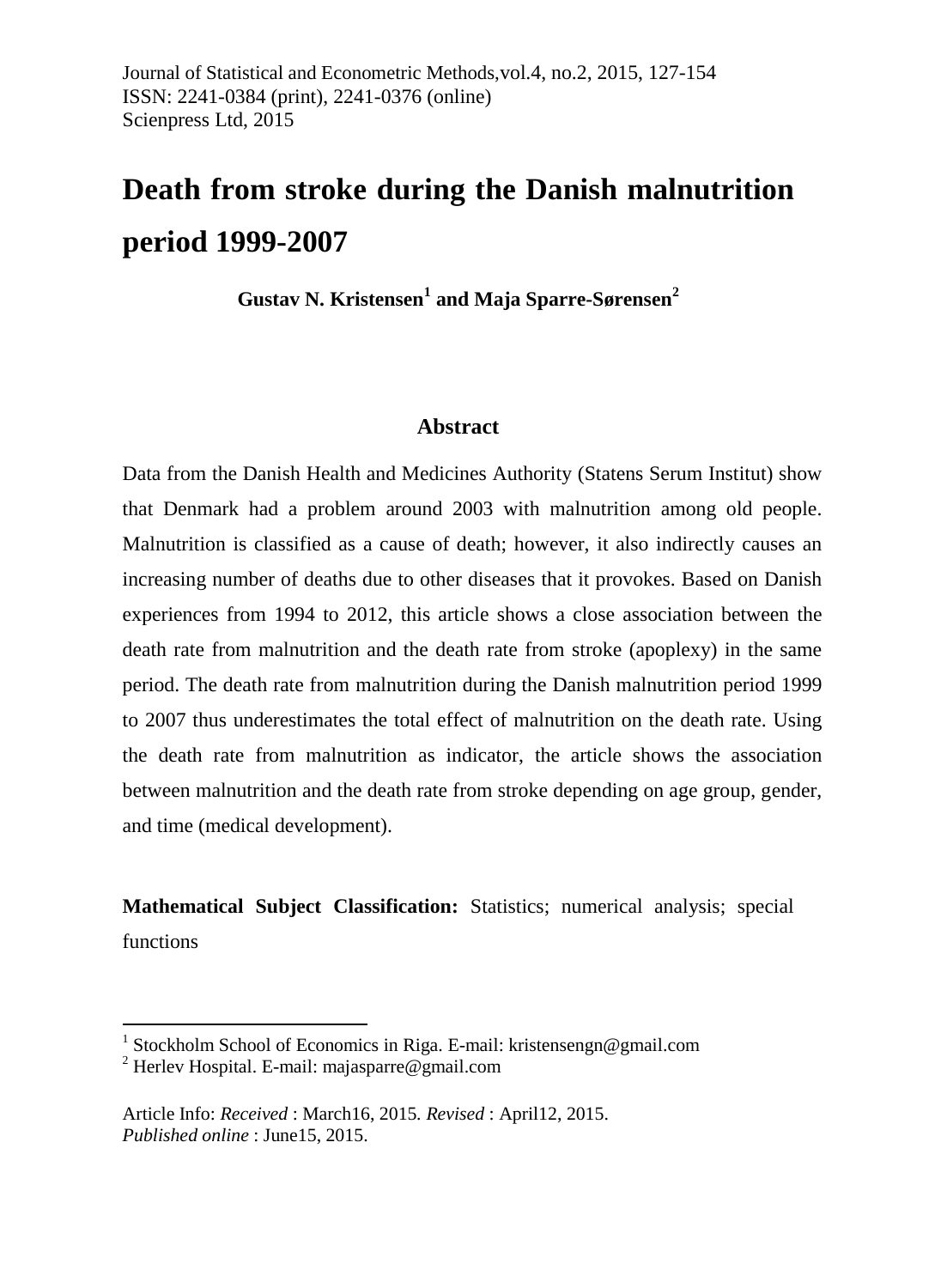**Keywords:** Malnutrition; expansion method; excess death rate; cohorts; stroke; apoplexy

## **1 Introduction**

Since 1995, the literature has overflowed with articles connecting nutrition to health. The Dutch famine, which occurred from October 1944 to May 1945, during the German occupation, has opened a new discussion on the association between prenatal exposure to famine and health in later life; see Abeelen et al. [1], Yarde et al. [27], de Rooij [8], de Rooij and Roseboom [9], and Ekamper et al. [10].

The Dutch famine, included the entire population in a given geographic area. Close studies on children conceived or born during this period show that children exposed to famine during pregnancy have an increased risk of, among others, being hospitalized for COPD and asthma, and of developing diabetes.

Hardly anyone would connect Denmark with starvation or malnutrition. Nevertheless, that was the case in Denmark between 1999 and 2007. (Sparre-Sørensen and Kristensen [24]). See also appendix Table A1.

Rasmussen et al. [22] gave an early warning in a questionnaire-based investigation on inadequate clinical nutrition. Mowe et al. [19], who based their study on a questionnaire from 2004 noted that "nutritional support ranks low on the list of treatment and evaluation priorities. This is in contrast to the high prevalence of under-nutrition and inadequate nutritional treatment among hospitalized patients."

Lindorff-Larsen et al. [18] concluded that "although significant positive changes had thus occurred, the main barriers against implementation of good nutrition continued to be lack of knowledge, interest and responsibility, in combination with difficulties in making a nutrition plan." Wengler et al. [21] and Mowe et al. [20] supported this point of view.

Johansson et al. [12] underlined that the problem of undernutrition has not been solved, and a pessimistic Beck and Hansen [2] concluded that "meals prepared for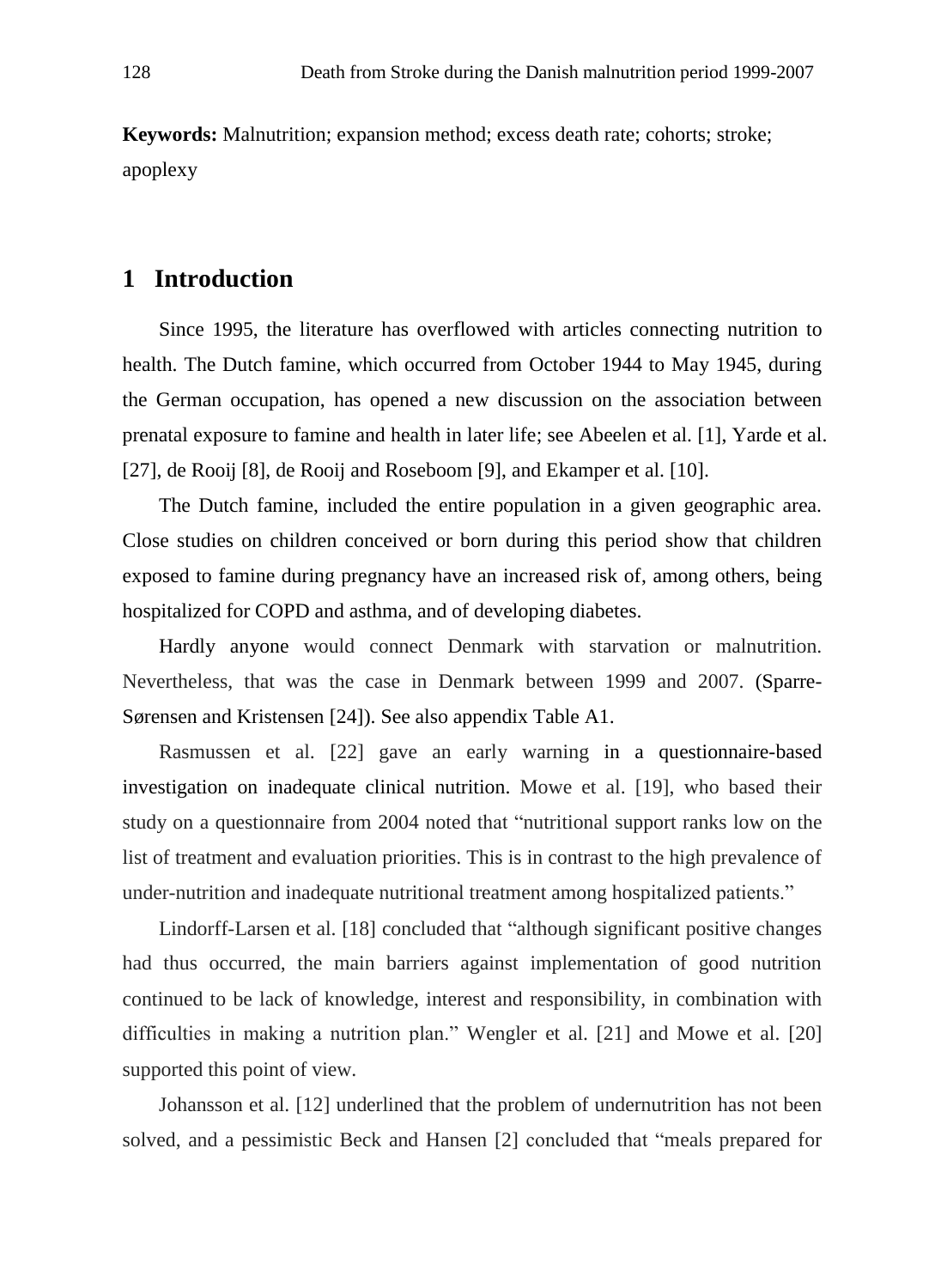residents in Danish nursing homes and for those receiving Meals-on-Wheels do not consistently offer adequate nutritional content."

The present study, in contrast to the Dutch famine studies, only includes malnutrition among people above 55 years.

The actual level of malnutrition is unknown. Therefore, we apply the death rate from malnutrition as a proxy for malnutrition. However, because the same malnutrition hits harder the older someone is, the death rate cycle from malnutrition has a larger amplitude for the age group 85+ than for younger age groups.

The FOOD Trial Collaboration [11] discussed the association between malnutrition and stroke. "Of 275 undernourished patients, 102 (37%) were dead by final follow-up compared with only 445 (20%) of 2194 patients of normal nutritional status."

More recent studies have shown that malnutrition not only increases all-cause mortality, but also that pre-stroke underweight increases post-stroke mortality among older women (Bell et al. [3]).

Skolarus et al. [23] note that "after adjustment for demographics, stroke severity, and stroke mortality risk factors, the relationship between BMI and mortality was U shaped. The lowest mortality risk was observed among patients with an approximate BMI of 35 kg/ $m^2$ , whereas those with lower or higher BMI had higher mortality risk. Malnutrition may even be the actual cause of death in some stroke deaths, as acute thiamin deficiency, a possible side effect of malnutrition, can be difficult to distinguish from acute ischemic stroke; see Blum et al. [5]. It is therefore relevant to examine the effect of the Danish malnutrition period on the number deaths caused by stroke.

The purpose of this article is to relate the malnutrition period in Denmark 1999- 2007 to the increase in the death rate from apoplexy in the same period.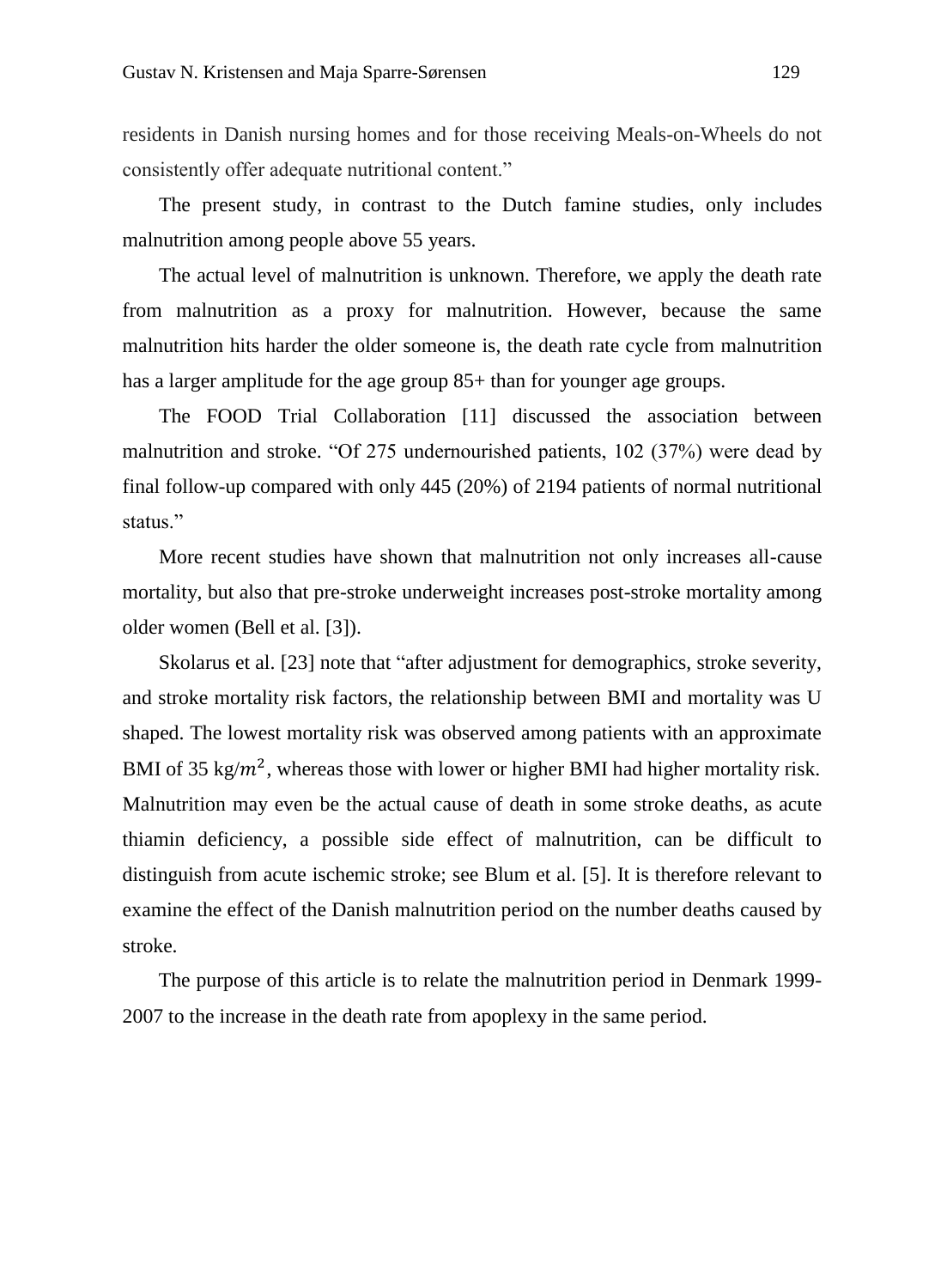## **2 Data**

Definition: The death rate is the number of deaths from a certain cause per 100000 persons in a considered group (for instance the number of deaths from stroke per 100 000 women in the age group 80-84). The Danish data on the *death rate* from malnutrition and apoplexy are taken from The Danish Health and Medicines Authority (Statens Serum Institut): Malnutrition, B-040, and death from Haemorrhagia and Apoplexia Cerebralis, B-061, in everyday speech "stroke".

Based on the total dataset for deaths and death rates from malnutrition and stroke (apoplexy) in Denmark 1994-2012, the included variables are:

#### **Variables:**

*Str* death rate from stroke. Available 1977-2012.

(*Strw* – for women, *Strm* for men).

*NStr* number of deaths from stroke.

*Dmal* death rate from malnutrition. Available 1994-2012.

(*Dmalw* – for women, *Dmalm* – for men).

*StMa* death rate from stroke associated with deaths from malnutrition.

*NStMa* number of deaths from stroke (apoplexy) provoked by malnutrition.

 $T$  the period (or year),  $1977 = 1$ . Indicates technical progress, which

reduces diseases with a certain percentage every year.

*TD T*/100 applied to omit too high values, to avoid overflow in forecasts.

*Age* age at death. Applied to 5-year age groups. Diseases tend to grow almost exponentially over age.

*CohYear* cohort dummy; see appendix Table 5A.

*B* variable created by estimated cohort dummy coefficients.

Figure 1 (below) shows the death rate from *malnutrition* during the years 1994 to 2012. Figure 2 shows the death rate from *stroke* from 1994 to 2012. As shown in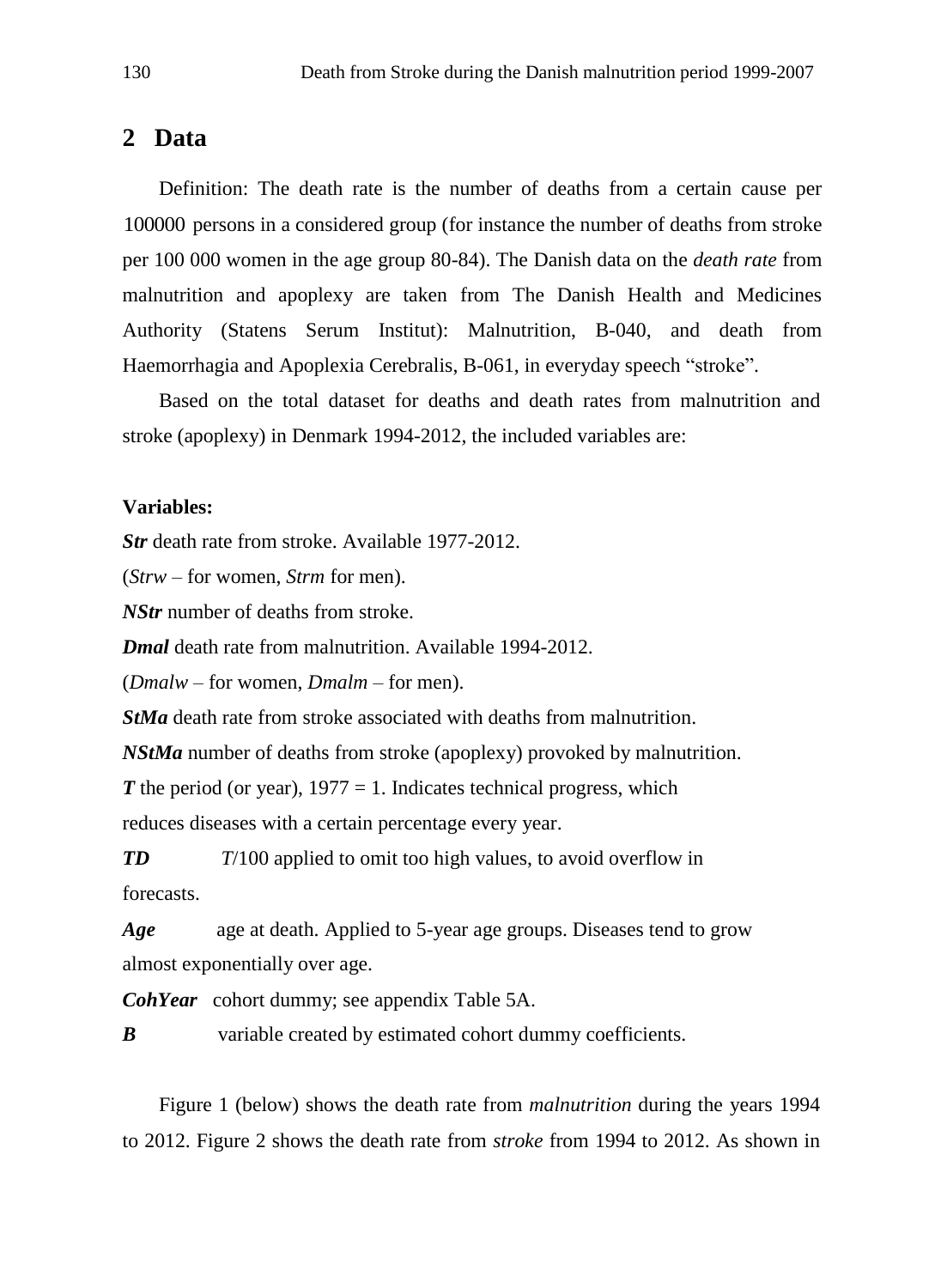Figure 2, during the discussed span of years, stroke is rapidly declining as a cause of death. We see that the death rate from stroke is quite high, although declining, while the death rate from malnutrition is very low.

Over *age,* the death rate is clearly increasing for malnutrition as well as stroke. The death rate from stroke is generally rapidly declining over the *period*. However, in the Danish malnutrition period 1999 to 2007, we see an increased death rate from stroke above the declining trend.

Death rate from malnutrition, 1994-2012. Men and women.



Figure 1: The death rate from malnutrition shown by data for Danish men and women for each age group from 65-69 to 85+ during the period 1994 to 2012.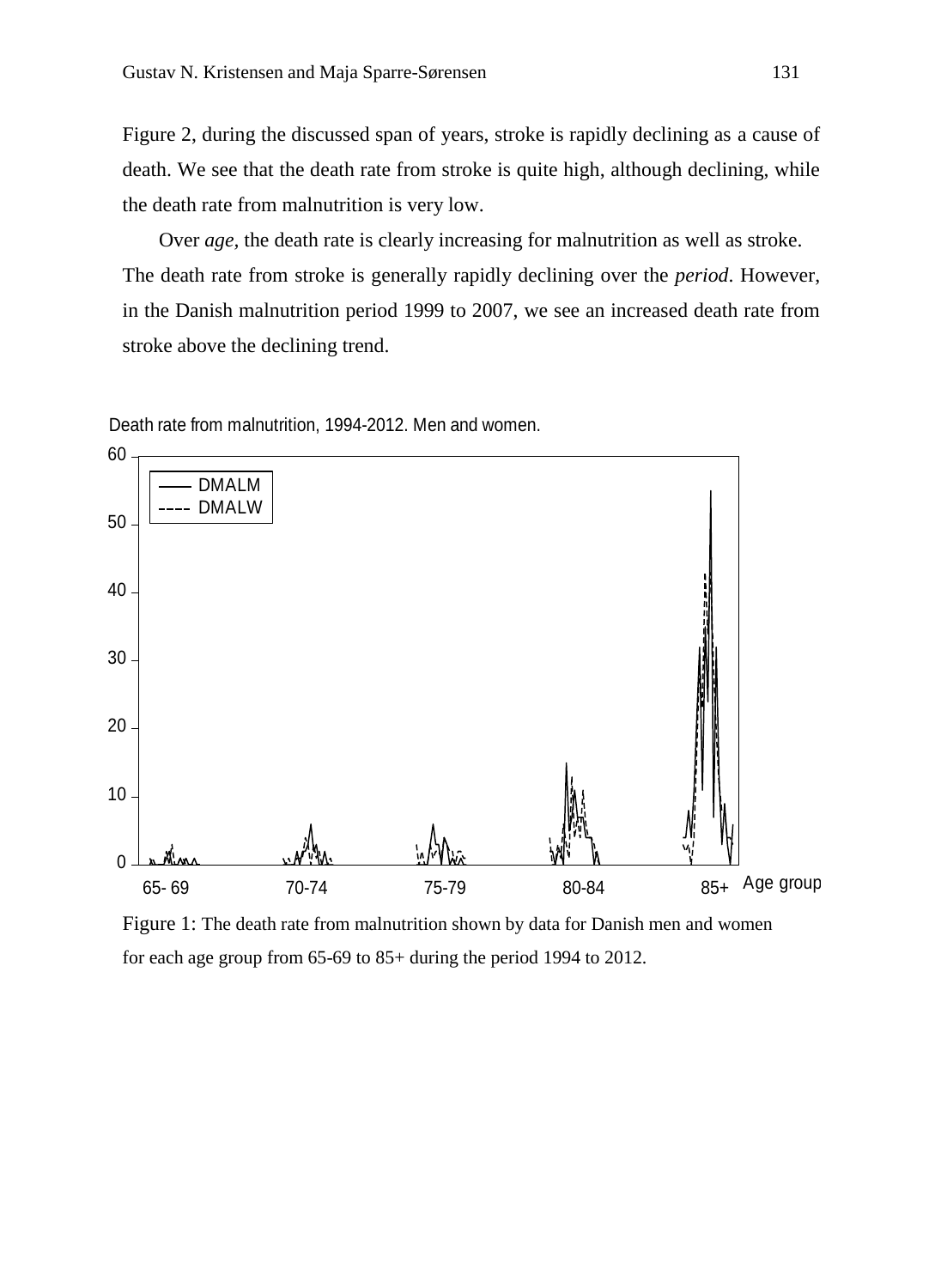

Death rate from stroke, 1994-2012. Men and women.

Figure 2: The death rate from stroke shown by data for Danish men and women for each age group from 65-69 to 85+ during the period 1994 to 2012.

## **3 Method**

Initially, the death rate from malnutrition in Denmark from 1994 to 2012is described without including any theoretical explanation.

Second, the expansion method is applied to the discussion of the association between malnutrition and an induced higher death rate from stroke.

The expansion methodology suggests the construction of models by first defining a core relationship (the initial model) and then extending it to encompass relevant contexts. The expansions are carried out by redefining the letter parameters of the initial model into functions of the contextual variables.Pioneering in the field is Casetti [6, 7]. The present Expansion Model could be further developed if the dataset was bigger; see for example: Kristensen and Tkocz [13], and Tkocz and Kristensen [26].

Third, the Age-Period-Cohort method was included to improve the estimations. Kristensen [15, 16, and 17] modeled the death rate from stroke by the Age-Period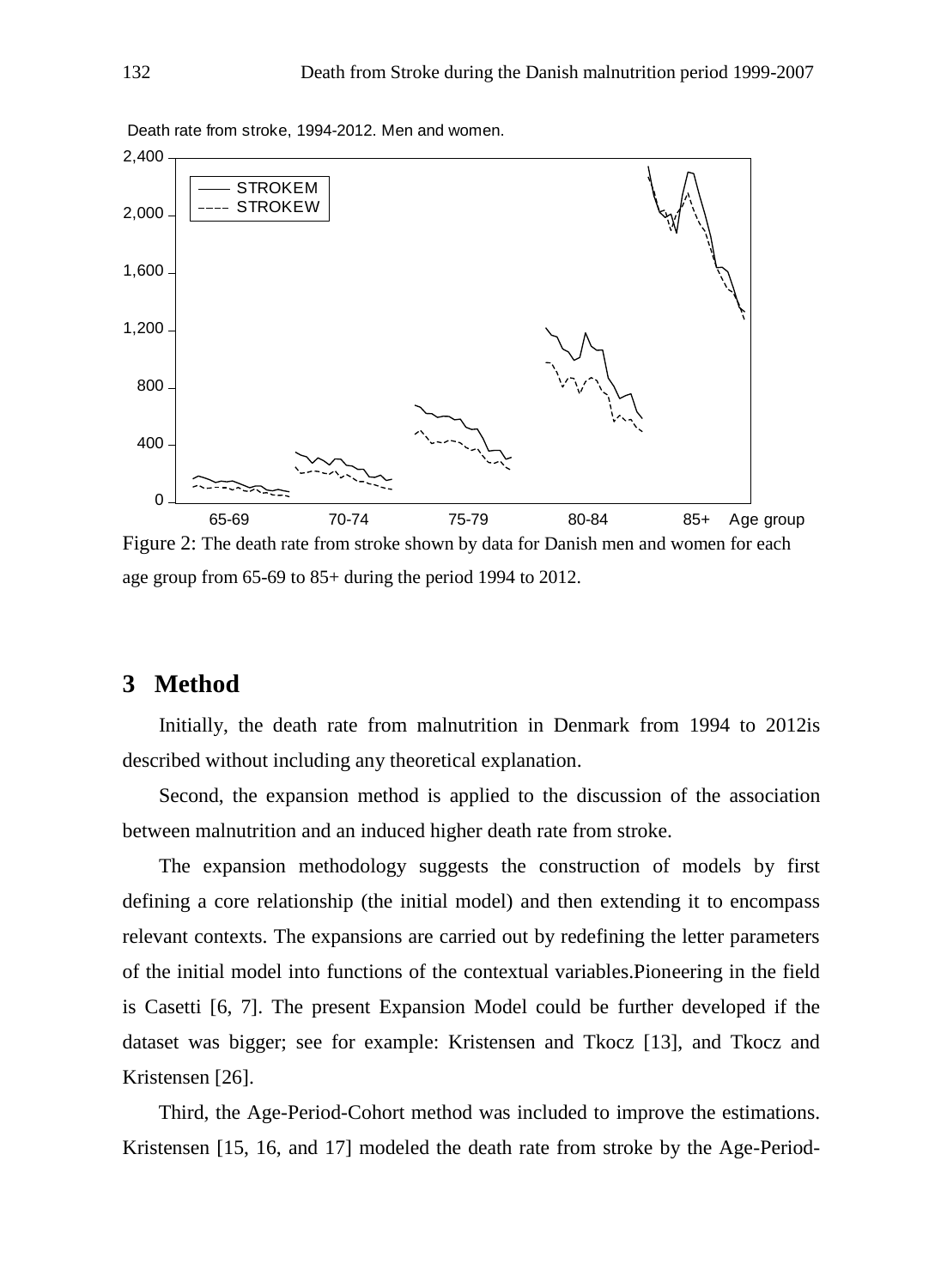Cohort Method. The Age-Period-Cohort Method further develops the expanded model by including the cohort effects.

## **3.1A simple description of Stroke and Malnutrition**

Figure 3 shows a simple model of the association between malnutrition and stroke. The visual impression, given by data for age groups from 75-79 to 85+ over the period 1994-2012, is that malnutrition has bent the stroke curve upwards for men. A similar comparison can be made for women, as can be seen from Figures 1 and 2.



Death rate from stroke and malnutrition\*40, 1994-2012. Men.

Figure 3: The death rate from stroke and malnutrition (multiplied by 40) for men.

The visual impression alone supports the association between the death rate from malnutrition and the death rate from stroke.

We notice the following developments, which each could form individual (initial) models: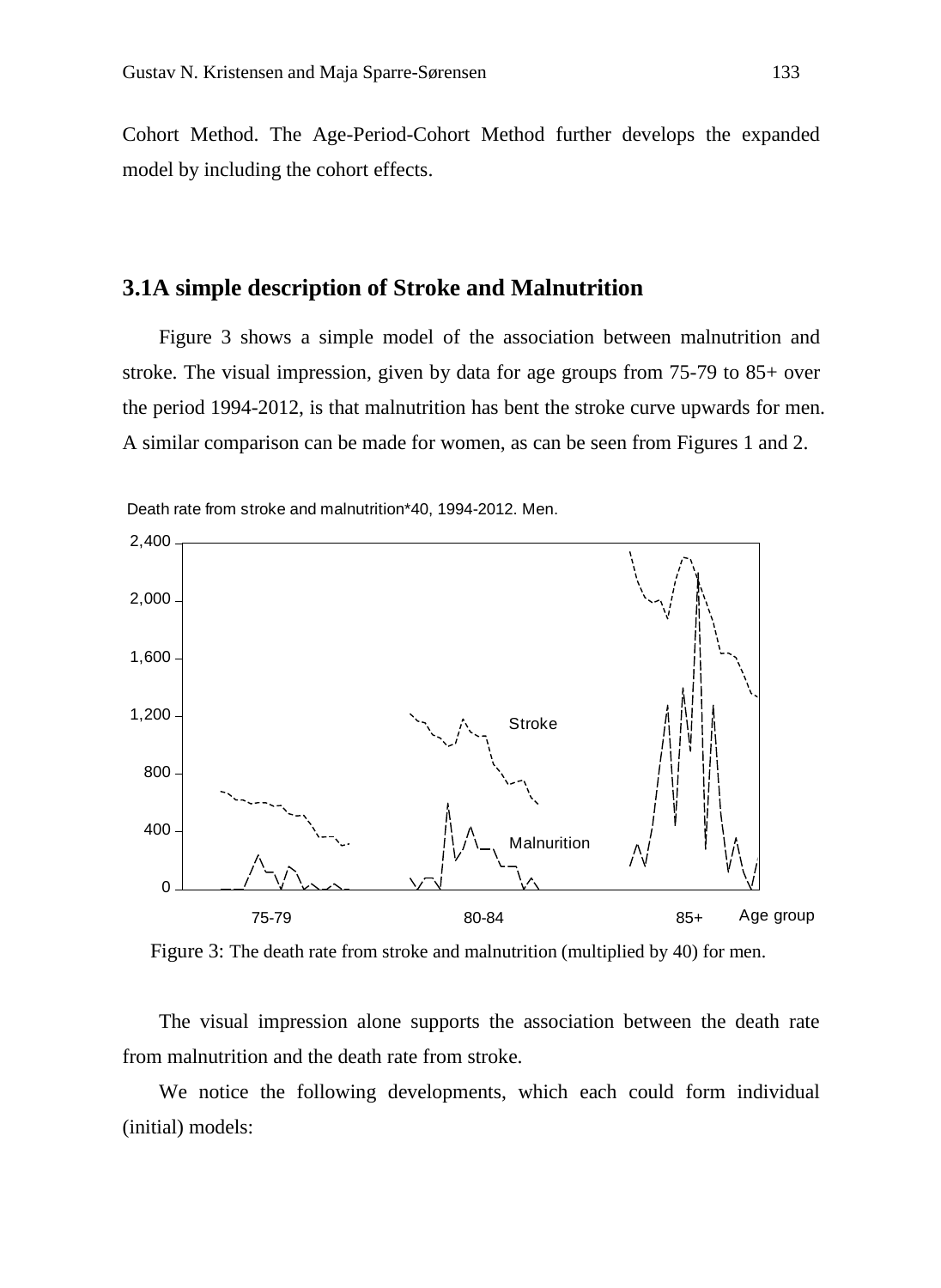The death rate from stroke declines over **time**.

The death rate from stroke is associated with **malnutrition**.

The death rate from stroke is increasingly associated with malnutrition at increasing **ages**.

The *effect* of malnutrition on stroke changes with time, that is, with the medical development.

Not seen is the death rate from stroke associated with a cohort effect **B**, as will be discussed below.

## **3.2 The Expansion Method**

The Expansion Method shows how to combine a set of *individual* models into one. It is quite easy to make an *individual* model for the death rate from stroke for a given age group. Such a model will of course not include age and be calculated as:

Log(
$$
Str_{85}
$$
) =  $\alpha_{1,85}$ +  $\alpha_{2,85}TD^2$  + ( $\alpha_{3,85}$ +  $\alpha_{4,85}TD^2$ ) Dmal  
+ ( $\alpha_{5,85}$ +  $\alpha_{6,85}TD^2$ )Dmal(-1)  
Log( $Str_{80}$ ) =  $\alpha_{1,80}$ +  $\alpha_{2,80}TD^2$ + ( $\alpha_{3,80}$ +  $\alpha_{4,80}TD^2$ ) Dmal  
+ ( $\alpha_{5,80}$ +  $\alpha_{5,80}TD^2$ ) Dmal(-1)  
...  
...  
Log( $Str_{55}$ ) =  $\alpha_{1,55}$ +  $\alpha_{2,55}TD^2$ + ( $\alpha_{3,55}$ +  $\alpha_{4,55}TD^2$ ) Dmal  
+ ( $\alpha_{5,55}$ +  $\alpha_{6,55}TD^2$ ) Dmal(-1) (1)

Omitted were, for simplicity, the residuals in the true relationships, and the classical OLS assumptions are assumed to be fulfilled. This model was calculated for men and women for the age groups 55-59, 60-64, 65-69, 70-74, 75-79, 80-84, and  $85+$ .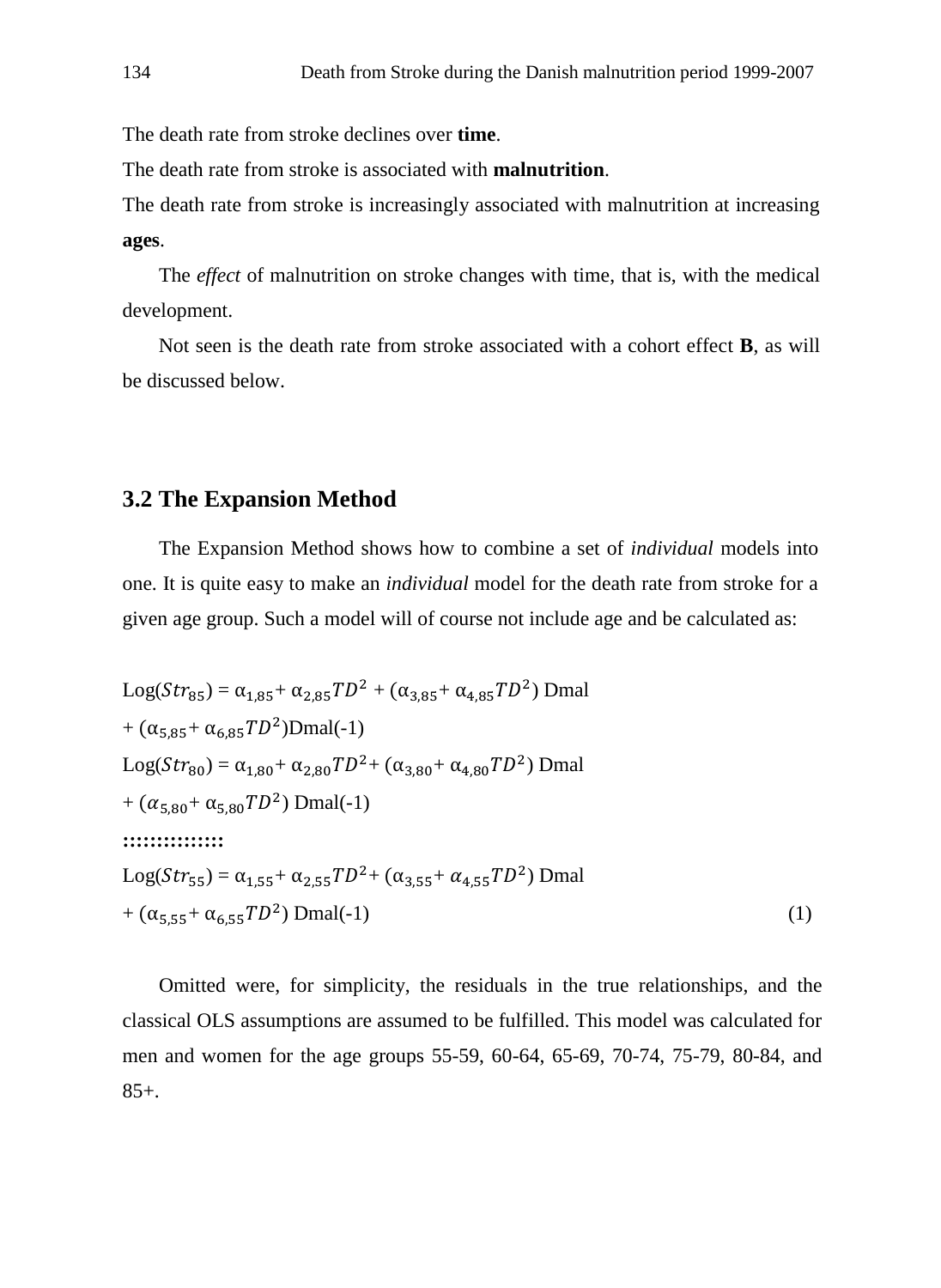The model thus explains the development of the death rate from stroke for a given age group by time and by the death rate from malnutrition. However, the coefficients of the individual models develop uniformly with age.

Therefore,

$$
\alpha_{j, \text{Age}} = f(Age) \tag{2}
$$

$$
\alpha_{1,\text{Age}} = \beta_1 + \beta_2 Age + \beta_3 Age^2 \tag{3}
$$

As  $\alpha_{3,Age}$  and  $\alpha_{4, Age}$  are functions of Age, it is seen that the effect on malnutrition on stroke varies with age, and medical development (time).

In principle, we (after the logic of the Expansion Method) could write an allover model as:

Log(Str) = 
$$
(\beta_1 + \beta_2 Age + \beta_3Age^2) + (\beta_4 + \beta_5 Age + \beta_6Age^2)TD^2
$$
  
+  $[(\beta_7 + \beta_8 Age + \beta_9Age^2) + (\beta_{10} + \beta_{11} Age + \beta_{12}Age^2) TD^2]$ Dmal  
+  $[(\beta_{13} + \beta_{14} Age + \beta_{15}Age^2) + (\beta_{16} + \beta_{17} Age + \beta_{18} Age^2)TD^2]$ Dmal(-1) (4)

We estimate the model and remove coefficients which do not increase the adjusted  $R^2$  by backward selection. Besides, we remove multicorrelated variables. See Appendix 3.

#### **3.2.1 The Malnutrition Cycle and the declining Death Rate from Stroke**

The estimated model is used to create calculated values (forecasts) of stroke, as dependent of, among others, malnutrition. The estimated values of  $\beta_j$  are indicated by  $b_j$ .

Using Latin letters for the estimated coefficients in (4) the *separate* effect of malnutrition (using the death rate from malnutrition as an indicator) on the death rate from stroke is calculated as: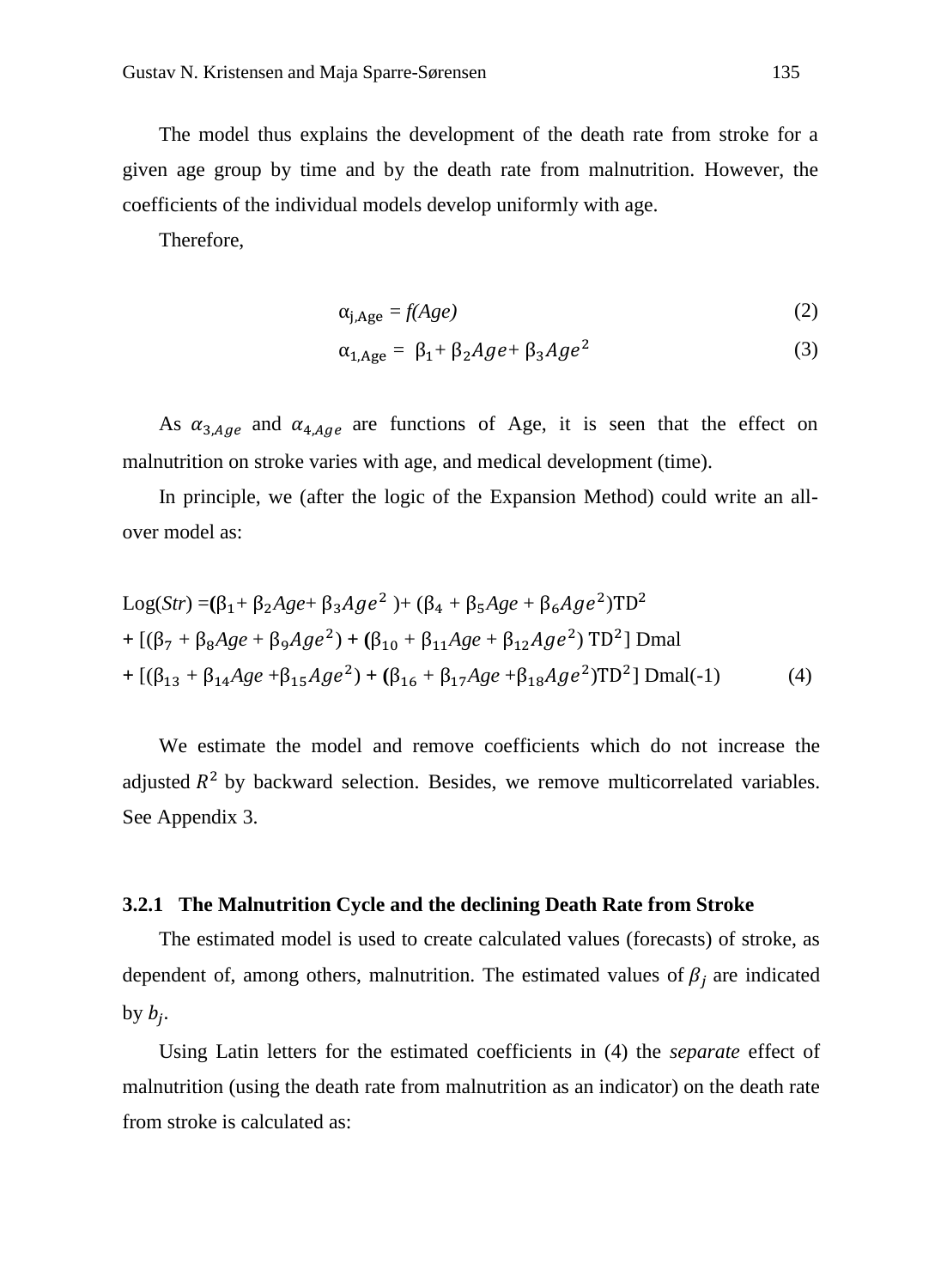$$
Str_{Age} = \exp [(b_1 + b_2 Age) + (b_4 + b_5Age + b_6Age^2) TD^2
$$
  
+ (b<sub>7</sub> + b<sub>8</sub>Age) Dmal + [(b<sub>16</sub> + b<sub>17</sub>Age + b<sub>18</sub>Age<sup>2</sup>)TD<sup>2</sup>]Dmal(-1) (5)

Simulations of the changing level of the death rate from malnutrition are now made with inserted values for *Age* and *TD.* We now call the downward time trend in the death rate from stroke the *positive development in the medical level*.



Figure 4: The association between the death rate from malnutrition and the death rate from stroke simulated on a 1996 medical level for three age groups. Women.

We fix the medical level to the 1996 level; that is, *TD* is fixed to 1996 in Figures 4 and 5.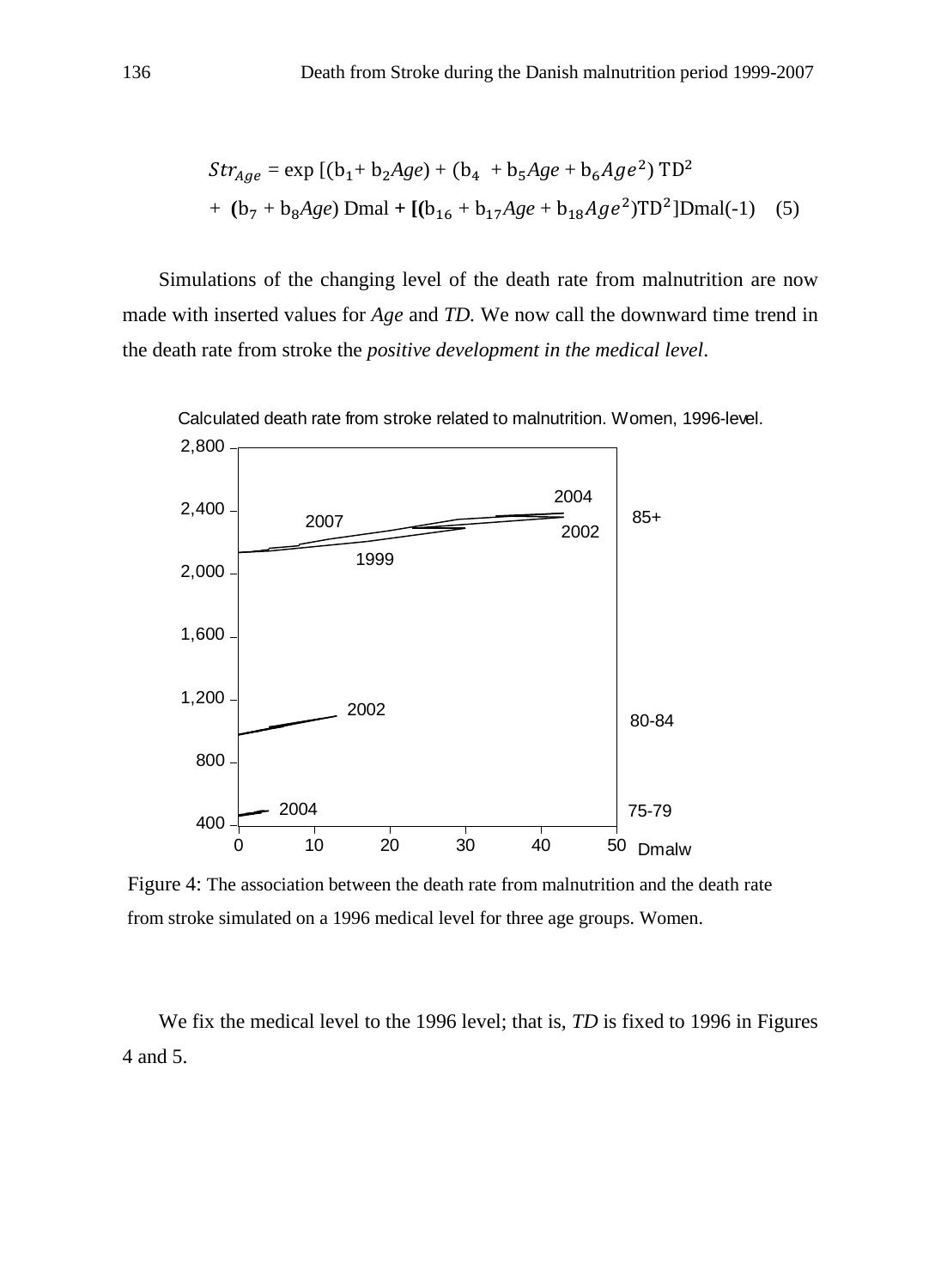

Figure 5: The association between the death rate from malnutrition and the death rate from stroke simulated on a 1996 medical level for three age groups. Men.

In Figures 4 and 5 the "time" is fixed to 1996. The malnutrition cycles are the same for all three age groups (1994 to 2012), but the death rate cycles from malnutrition differ. With the increasing death rate from malnutrition (*Dmal*) the death rate from stroke increases.

#### **3.2.2 The "net" effect of Malnutrition on the Death Rate from Stroke**

"*StMa*" indicates how much the (calculated) death rate from *stroke* increases when the death rate from *malnutrition* increases. The indirect effect on the death rate from stroke is quite impressive; however, the model is very simple.

$$
StMa_{Age} = \exp [(b_1 + b_2 Age) + (b_4 + b_5Age + b_6Age^2) TD^2
$$
  
+ (b<sub>7</sub> + b<sub>8</sub>Age) Dmal + [(b<sub>16</sub> + b<sub>17</sub>Age + b<sub>18</sub>Age<sup>2</sup>)TD<sup>2</sup>]Dmal(-1)]  
- exp [(b<sub>1</sub> + b<sub>2</sub>Age) + (b<sub>4</sub> + b<sub>5</sub>Age + b<sub>6</sub>Age<sup>2</sup>) TD<sup>2</sup>] (6)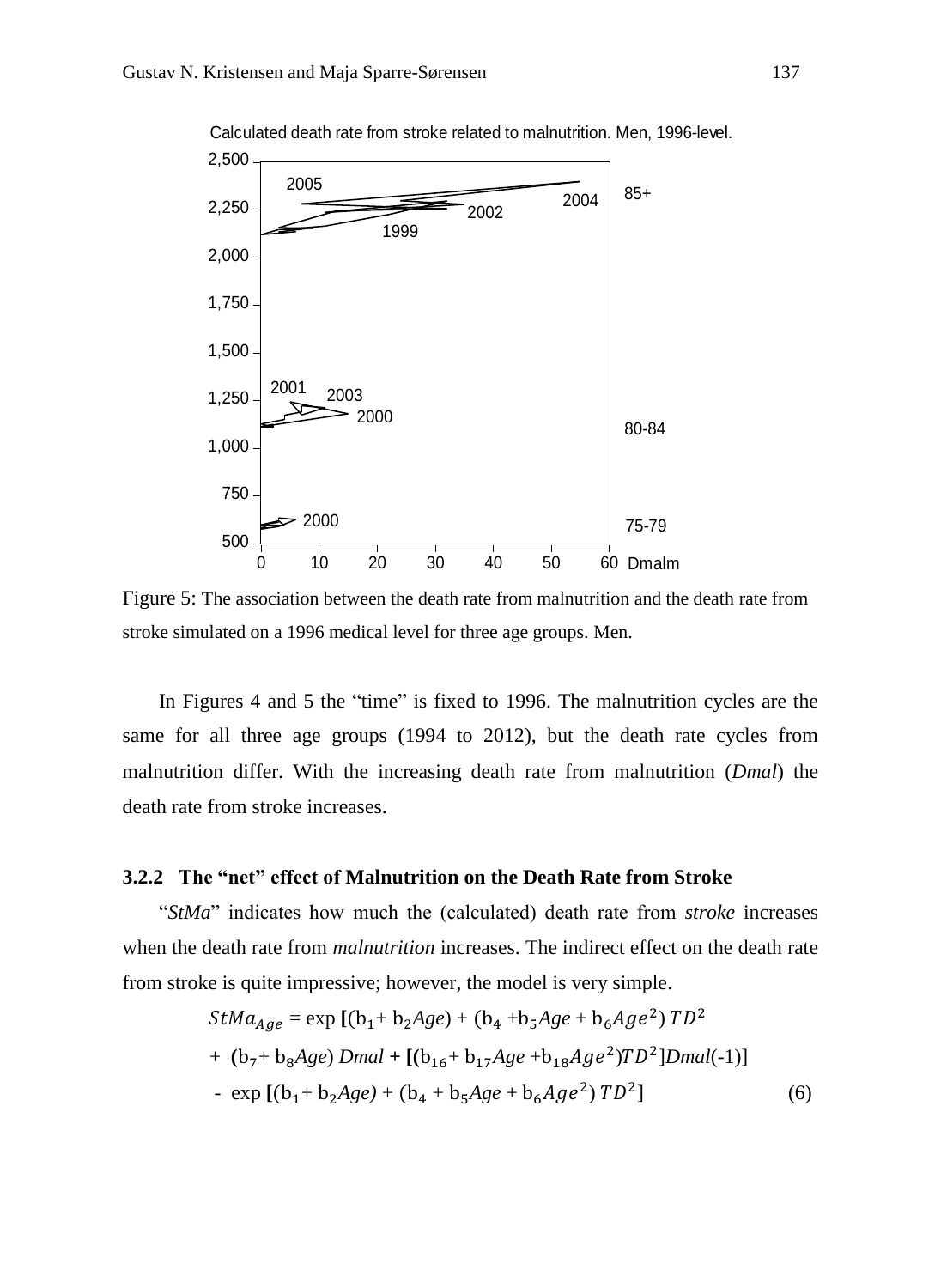Figures 7 and 8 below show the net effect with focus on the age group 85+ for women and men indicated by "no cohort" calculated with (6).

## **3.3 The Age-Period-Cohort Model**

The Age-Period-Cohort model includes the positive dummies for cohorts. To omit multicollinearity, age, period, and cohort must not be linearly connected.

#### *Creation of the cohort variable*

The available time series for the death rate from stroke goes from 1977 to 2012. Because stroke affects people from a relatively young age, we have no trouble including the age groups from age 55. Deaths from malnutrition are later in life but age 55 is, nevertheless, functional.

Using 1977, we can go back to a year of birth for a 85-year-old person:

1977-85=1892.

As the data stop by 2012 we can from the age of 55 find the birth year:

#### 2012-55=1957.

The data for *Dmal* is from 1994 to 2012. Filling out with the lowest level of malnutrition, we can have data going back to 1977 for both datasets. Actually we only used the data as far back as to  $1983 - 85 = 1898$ .

The applied age groups are 55-60 to 85+. The period is initially 1977 to 2012. The technical details are described in Appendix 3.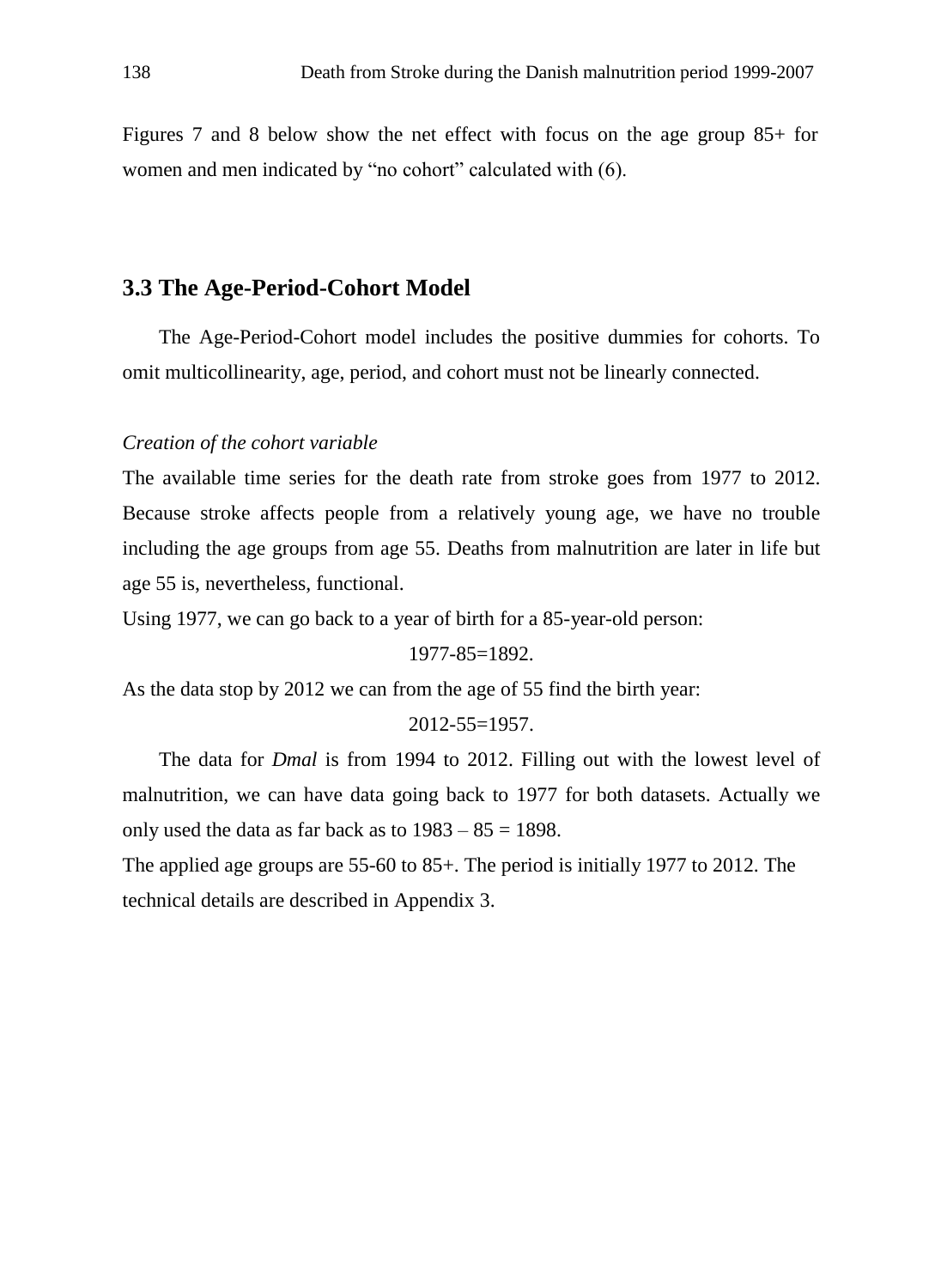#### **Stage 1. Adding Cohort Dummies**

Unlike the Expansion Method we here start with the overall model for stroke extended by the cohort effect. The assumption behind the cohort dummies (see Kristensen [15]) is that each cohort throughout life remain in the same health group, e.g., the 85-year-old in 1983 is in the same health group as the 80-year-old in 1978.

Log(*Str*) = **[**α1+ α2*Age***]** + [α4 + α5*Age* + α6<sup>2</sup> ] <sup>2</sup> **+** [α<sup>7</sup> + α8*Age*]*Dmal* **+** [(α<sup>16</sup> + α17*Age* + α18<sup>2</sup> )<sup>2</sup> ] *Dmal(*-1) **+** β 1 *Coh1899* **+** β 2 *Coh1900* **+ ….. +** β54*Coh1952* (7)

Calculated beta coefficients for CohYear.



Figure 6:The beta coefficients related to the birth year of men and women, 1899 to 1952.

Equation (7) is transformed in order to save degrees of freedom and to get a function that is easier to deal with. As shown by Kristensen [15], the estimated cohort coefficients can form (column) vectors and be applied as variables related to each age group: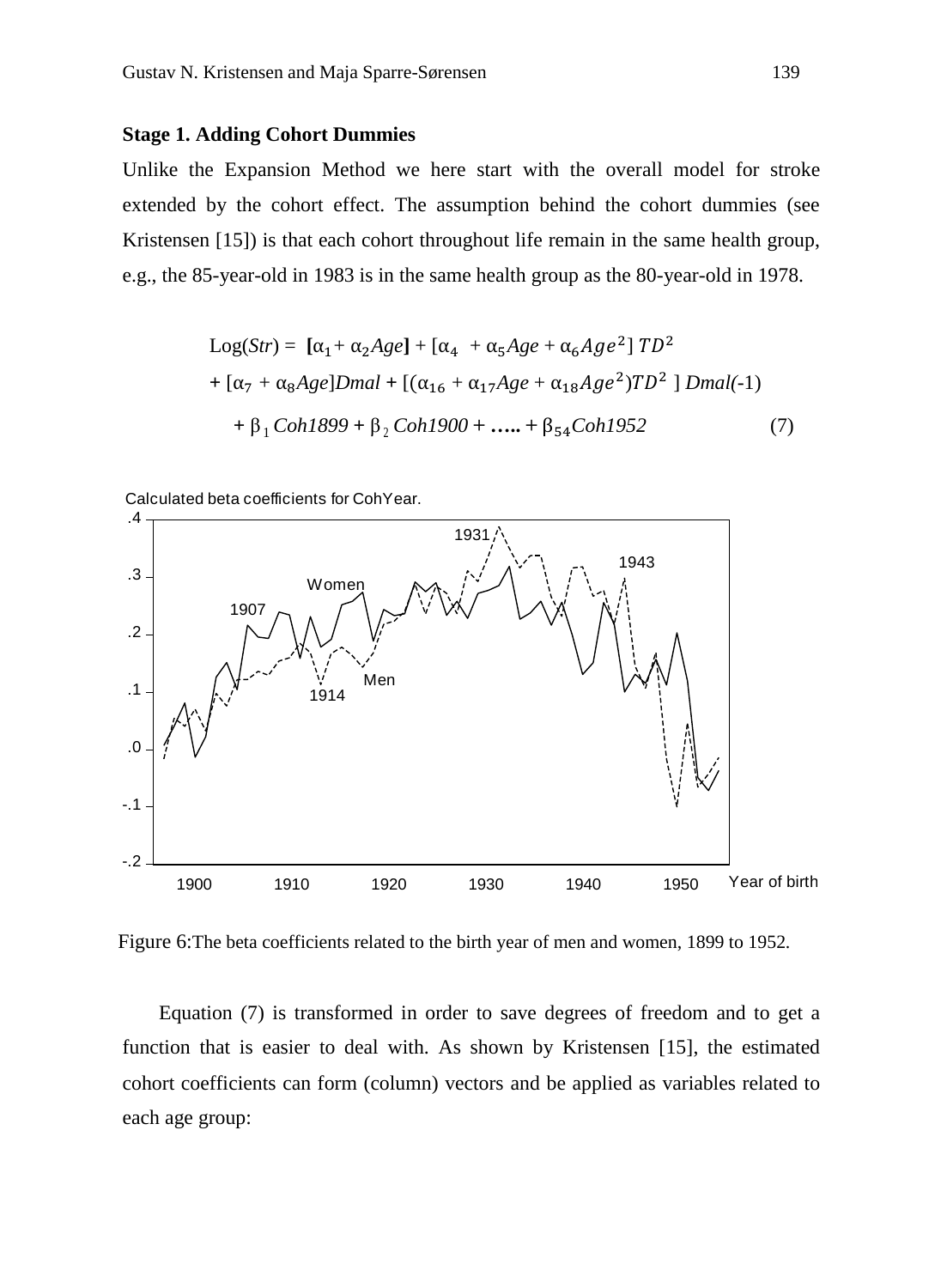$$
B_{85} = [\beta_{11} \beta_{12} \beta_{13} \dots \beta_{29}]
$$
  
\n
$$
B_{80} = [\beta_{16} \beta_{17} \beta_{18} \dots \beta_{34}]
$$
  
\n
$$
\dots
$$
  
\n
$$
B_{55} = [\beta_{41} \beta_{42} \beta_{43} \dots \beta_{59}]
$$
  
\n(8)

#### **Stage 2. For each individual age group**

With the B vectors created from (7) the cohort effects can be included in the models for the individual age groups, e.g.:

Log
$$
(Str_{85}) = \alpha_{1,85} + \alpha_{2,85} TD^2 + (\alpha_{3,85} + \alpha_{4,85} TD^2)
$$
Dmal  
+  $(\alpha_{5,85} + \alpha_{6,85} TD^2)$ Dmal(-1) +  $\gamma_{85} B_{85}$  (9)

### **Stage 3. The final Age-Period-Cohort Model**

The vectors in (7) can again be combined in one overall (column) vector with  $7*18 = 126$  observation, which is a variable to replace the cohort dummies in equation (6).

$$
B_{Age} = [B_{85}B_{80}B_{75}B_{70}B_{65}B_{60}B_{55}] \tag{10}
$$

Stage 3 gives (7) on a new form with the cohort effect included.

$$
Log(Str) = [\alpha_1 + \alpha_2 Age]
$$
  
+  $[\alpha_4 + \alpha_5Age + \alpha_6Age^2]$   $TD^2$   
+  $[\alpha_7 + \alpha_8Age]$  Dmal  
+  $[(\alpha_{16} + \alpha_{17}Age + \alpha_{18}Age^2)TD^2]$  Dmal(-1)  
+  $\gamma_1 B_{Age}$  (11)

The age group 85+ belongs to generations who were relatively healthy in relation to stroke. Therefore, the simple expansion model underestimates the negative effect of malnutrition on this age group, as seen from Figures 7 and 8. Empirical examples are given in Kristensen [16, 17].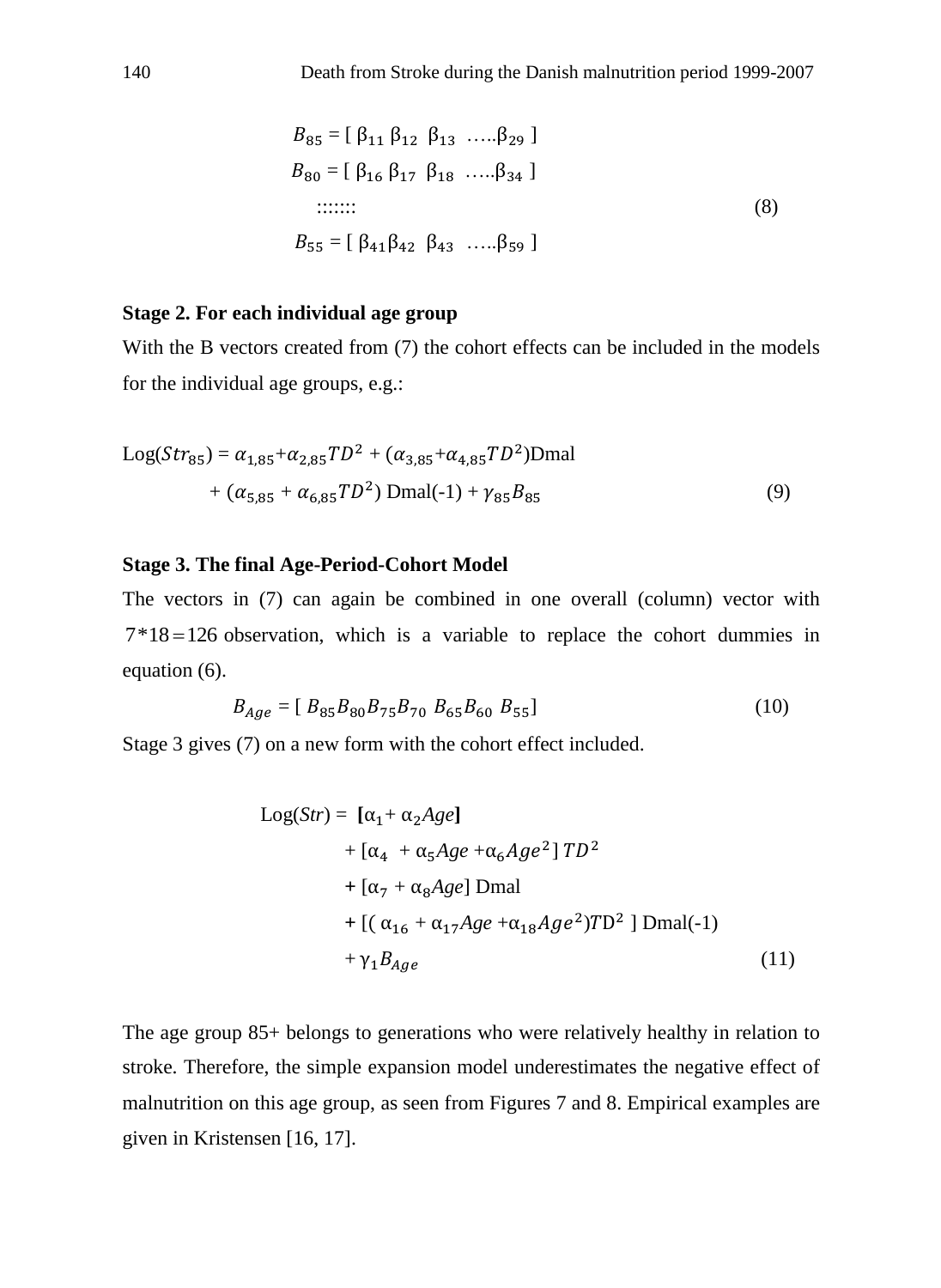.



Calculated malnutrition provoked death rate from stroke. Women 85+.

Figure 7: The cohort effect on the evaluation of the effect of malnutrition. Women.



Figure 8: The cohort effect on the evaluation of the effect of malnutrition. Men.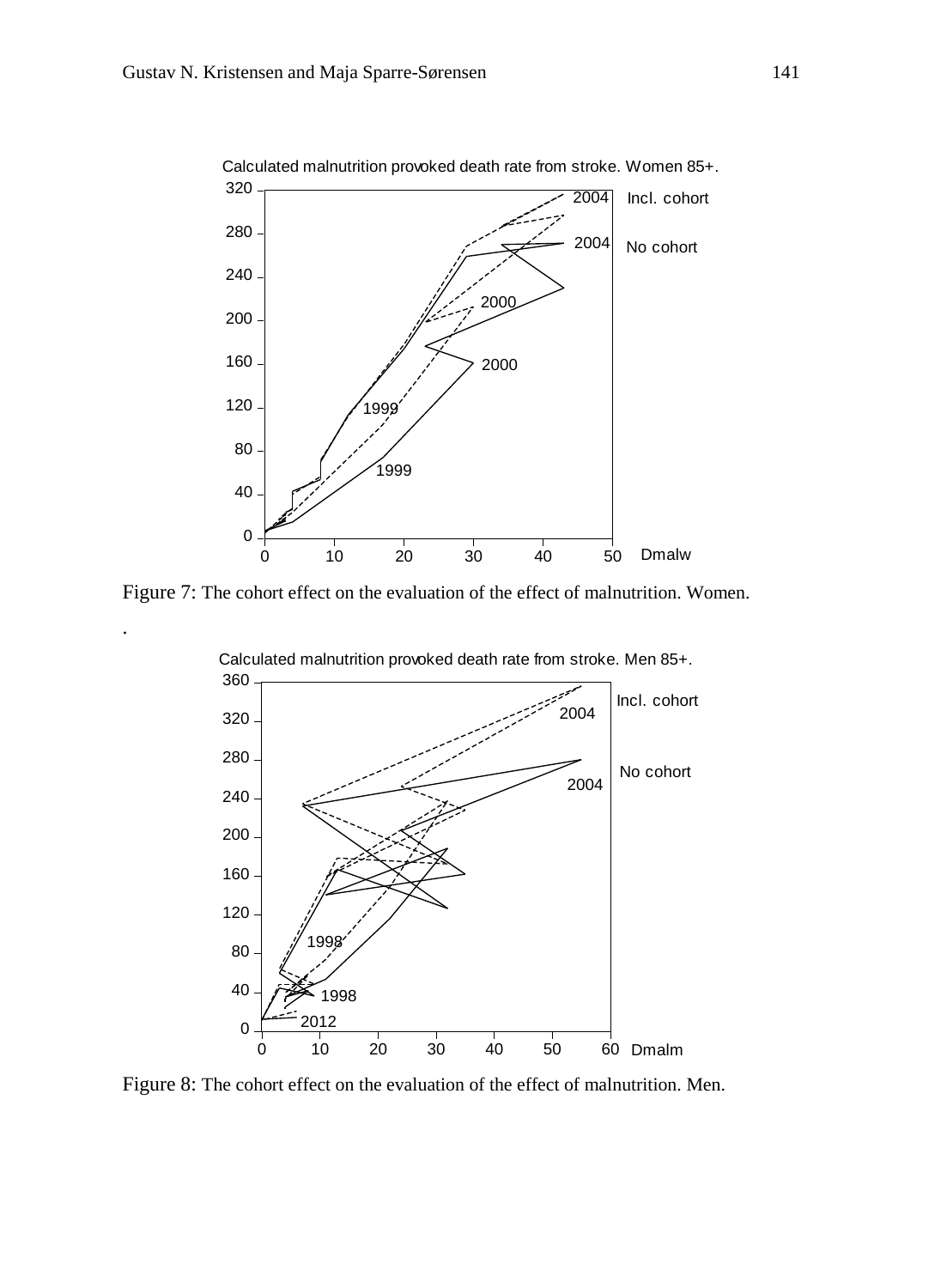## **4. The excess mortality from stroke associated with malnutrition**

We can now calculate the malnutrition-provoked excess *number* of deaths from stroke in the Danish malnutrition period 1999-2007. The share of cases of stroke provoked by malnutrition is

$$
ShareStMa_{Age} = StMa_{Age}/Stroke_{Age}
$$
 (12)

The number of deaths from stroke (apoplexy) provoked by malnutrition are calculated as

$$
NStMa_{Age} = NoStroke*ShareStMa_{Age}
$$
 (13)

The periods 1995-1998 and 2008-2012 are seen as "normal" in relation to deaths from stroke associated with malnutrition. The small disturbances between the three periods due to the time lag are disregarded.

The calculated number of extra deaths from stroke associated with malnutrition, 1999 to 2007, rounded, is shown in Table1. Table 1: shows that about 2500 deaths from stroke were connected to malnutrition in the malnutrition period in Denmark 1999 - 2007.

| Table 1: Calculated <i>number</i> of extra deaths from stroke associated with |  |
|-------------------------------------------------------------------------------|--|
| malnutrition, 1999 to 2007                                                    |  |

|       | Age-Period-          | Expansion |  |  |  |
|-------|----------------------|-----------|--|--|--|
|       | <b>Cohort Method</b> | Method    |  |  |  |
|       |                      |           |  |  |  |
| Men   | 969.2                | 918.0     |  |  |  |
|       |                      |           |  |  |  |
| Women | 1638.4               | 1549.5    |  |  |  |
|       |                      |           |  |  |  |
| Total | 2607.6               | 2467.5    |  |  |  |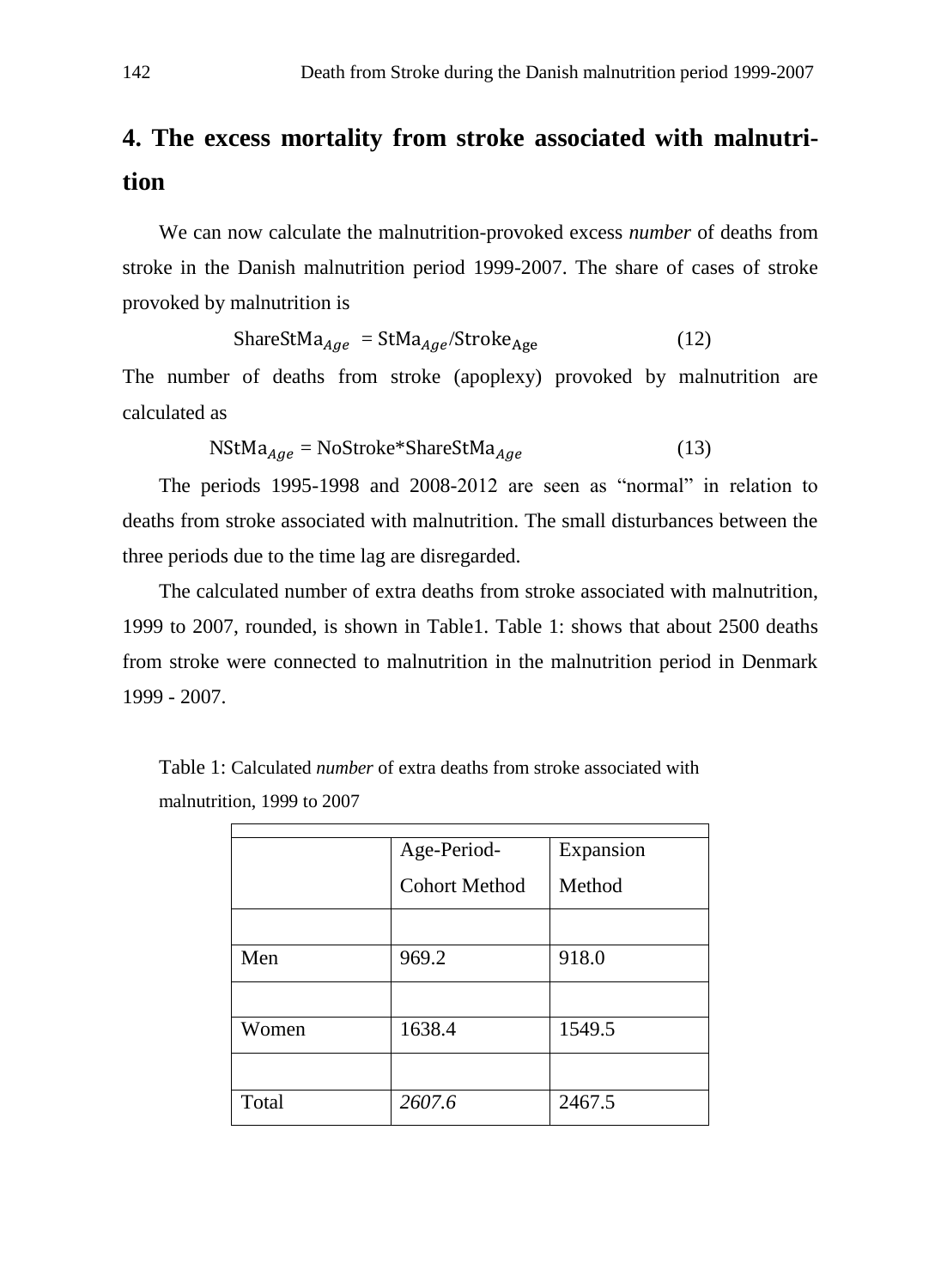## **5 Discussion**

Models composed by straight lines, parabolas, third degree polynomials, etc., cannot tell the "true" story about biological and human aspects. Therefore, simplicity have advantages, and so has advanced model building. Here we study the connection between malnutrition and the death rate of stroke. Malnutrition is expressed by the death rate from malnutrition. Thus, deaths from stroke are partly related to malnutrition.

Three reasons can be given for the association between stroke and malnutrition: First, doctors wrote "stroke" instead of "malnutrition" on the death certificate. Second, malnutrition pushed the stroke patients into death. And third, malnutrition caused death from stroke.

The death rate from stroke declined rapidly during the period 1994-2012. Factors, which increase the (natural) death rate from stroke, are consequently systematically underestimated. The death rate from malnutrition and malnutritionrelated deaths from stroke are only *indicators* of bigger underlying problems. Deaths from stroke might disappear, but the invalidating aspects of malnutrition will continue. So will the low quality of life. A weakness in the model is that the malnutrition death rate data only cover the years 1994 to 2012.

## **6 Conclusion**

The period from 1999 to 2007 was characterized by a significantly increased death rate from malnutrition for people from the age of 55 years in Denmark.

The literature draws a generally negative picture of the development in the food situation for people dependent on food from an institution. Here the death rate from malnutrition confirms by number of deaths what the literature describes as low quality.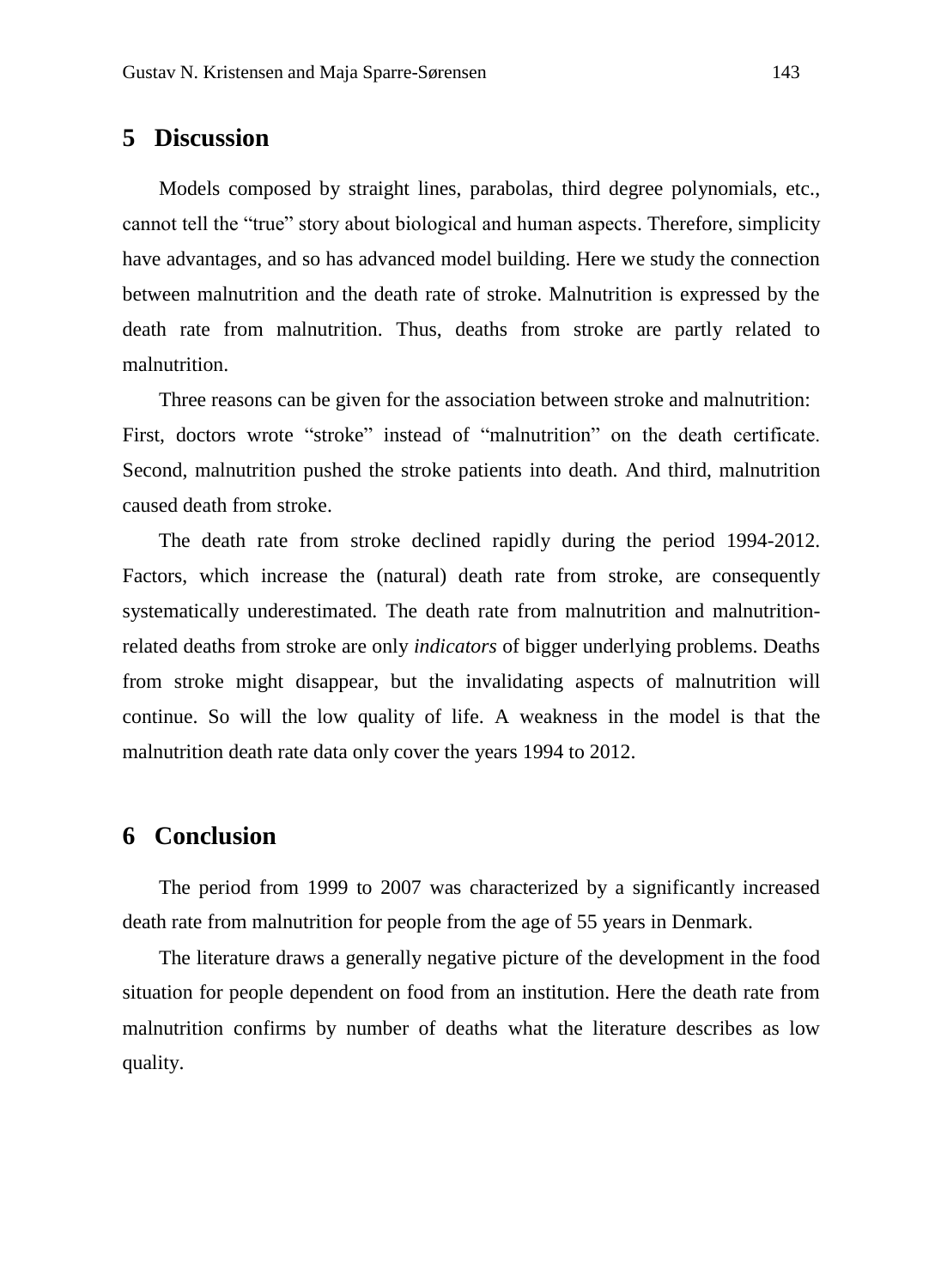Among persons who suffer from malnutrition, those who do not die from malnutrition have higher risks of dying from other diseases brought on by malnutrition.

This is a parallel to the Dutch experience of prenatal exposure to famine in 1944-1945, but here based on the Danish experience in the period 1999-2007.

## **References**

- [1] A.F. Abeelen et al., Famine in the young and risk of later hospitalization for COPD and asthma, *PLoS One*, **8** (12), (2013), doi:10.1371/journal.phone.0082636
- [2] A.M. Beck, K.S. Hansen, Meals served in Danish Nursing Homes and to Mealson-Wheels Clients May Not Offer Nutritionally Adequate Choices, *Journal of Nutrition for Elderly*, **29**, (2010), 100-109.
- [3] C. Bell, A. LaCroix, K. Masaki et al., Pre-Stroke Factors Associated with Post-Stroke Mortality and Recovery in Older Women in the Women's Health Initiative, *Am Geriatr Soc*, **61**(8), (2013), 1324–1330. doi:10.1111/jgs.12361.)
- [4] D.A. Belsley, *Conditioning Diagnostics. Collinearity and Weak Data in Regression*, Wiley, 1991.
- [5] A. Blum, M. Ovadia, G. Rosen, C. Simsolo, C, Immediate Recovery of an Ischemic Stroke Following Treatment with Intravenous Thiamine (vitamin B1), IMAJ, **16**, (2014), 518-519.
- [6] E. Casetti, Generating Models by the Expansion Method; Application to Geographical Research. *Geographical Analysis*, **4**, (1972), 81-91.
- [7] E. Casetti, The Dual Expansion Method: An Application for Evaluating the Effect of Population Growth on Development. *IEEE Transactions on Systems, Man, and Cybernetics*, SMC-**16**, (1986), 29-39.
- [8] S.R. de Rooij, Blunted cardiovascular and cortisol reactivity to acute psychological strees: a summary of results from the Dutch famine birth cohort study, *International Journal of Psychophysiology*, **90**, (2013), 21-27.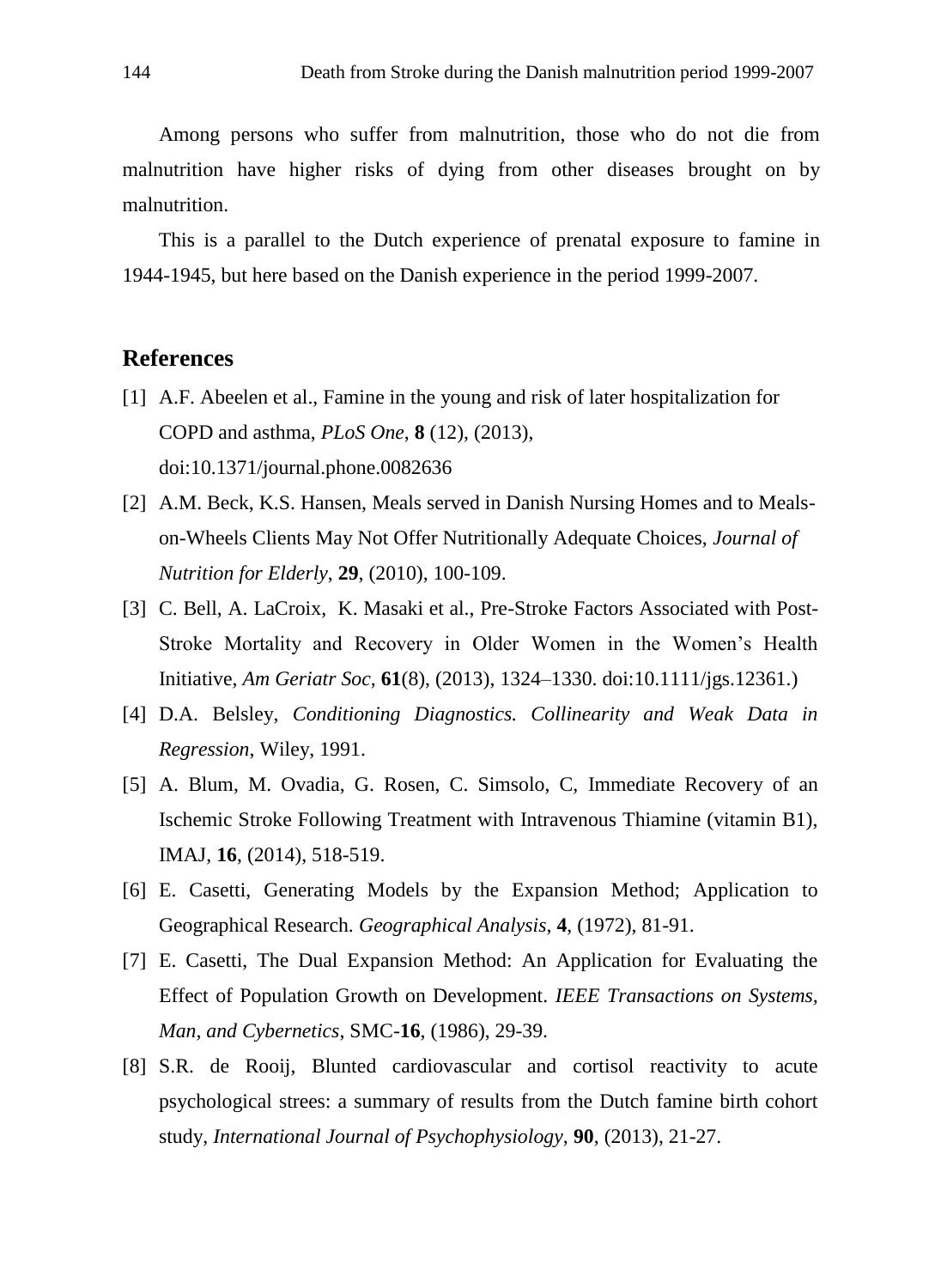- [9] S.R. de Rooij, T.J.Roseboom, *The developmental origins of ageing: study protocol for the Dutch famine birth cohort study on ageing*, *BMJ Open*, (2013), **3**: e003167doi:10.1136.
- [10]P. Ekamper et al., Independent and additive association of prenatal famine exposure and intermediary life conditions with adult mortality between age 18- 63 years, *Social Science and Medicine*, **119**, (2014), 232-239.
- [11]FOOD Trial Collaboration, Poor Nutritional Status on Admission Predicts Poor Outcome After Stroke. Observational Data From the FOOD Trial. *Stroke,***34**, (2003), 1450-1456.
- [12]U. Johansson, H.H. Rasmussen, M. Mowe, M. Staun, Clinical nutrition in medical gastroenterology: Room for improvement. *Clinical Nutrition* **28**, (2009), 129-133.
- [13] G.N. Kristensen and Z. Tkocz, The Determinants of Distance to Shopping Center in an Urban Model Context, *Journal of Regional Science,* **34** (3), (1994), 425-443*.*
- [14]G.N. Kristensen, Controlled creation of Multicollinearity in Computer Simulation. *Symposium i Anvendt Statistik 1996*. Odense Universitet, (1996), 132-148.
- [15]G.N. Kristensen, Cohort Coefficients. Describing the secular development in protective and detrimental cohort effects associated with apoplexy*, Journal of Statistical and Econometric Methods,***2**, (4), (2013), 119-127.
- [16]G.N. Kristensen, Testing 'Clemmensen's hook' in the death rate from breast cancer, *Journal of Statistical and Econometric Methods,***3**(2), (2014), 15-30.
- [17]G.N. Kristensen, The Holford puzzle. The cohort effects in death rates from lung cancer, *International Journal of Health Research and Innovation*,**2**(1), (2014), 1-14.
- [18]K. Lindorff-Larsen, H.H. Rasmussen, J. Kondrup, M. Staun, K. Ladefoged, The Scandinavian Nutrition group. Management and perception of hospital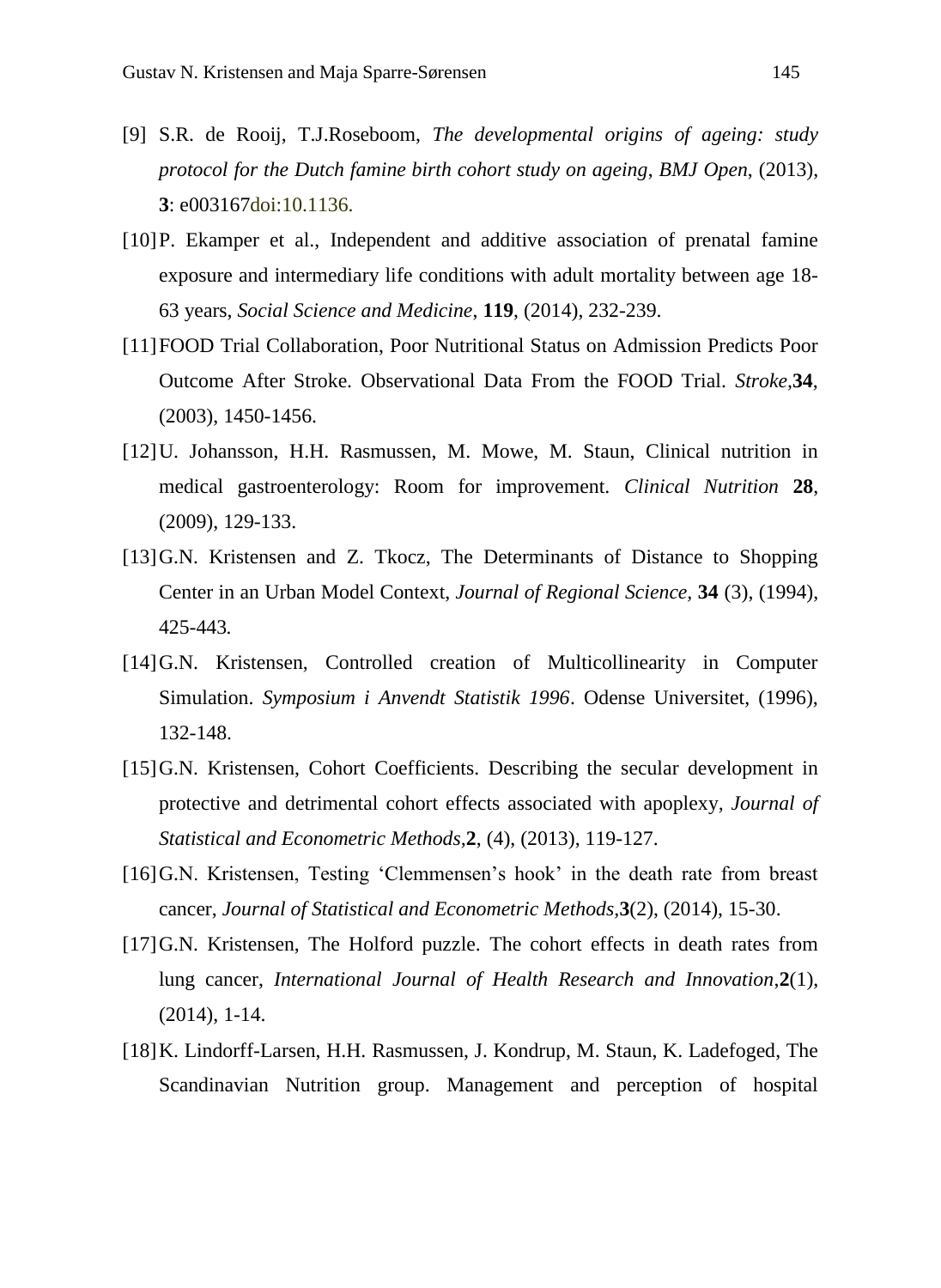undernutrition – A positive change among Danish doctors and nurses. *Clinical Nutrition*, **26**, (2007), 371-378*.*

- [19] M. Mowe, I Bosaeus, H.H. Rasmussen, J. Kondrup, M. Unosson, and Ø Irtun, Nutritional routines and attitudes among doctors and nurses in Scandinavia: A questionnaire based survey. *Clinical Nutrition,* **25**, (2006), 524-532.
- [20]M. Mowe, I. Bosaeus, H.H. Rasmussen, J. Kondrup, M. Unosson, E. Rothenberg, Ø Irtun, Insufficient nutritional knowledge among health care workers? *Clinical Nutrition*, **27**, (2008), 196-202.
- [21]A. Wengler et al., A method for implementation of nutritional therapy in hospitals. *Clinical Nutrition*, **25**(3), (2006), 515-523.
- [22]H.H. Rasmussen, J. Kondrup, K. Ladefoged, M. Staun, Clinical nutrition in Danish hospitals: a questionnaire-based investigation among doctors and nurses. *Clinical Nutrition*, **18** (3), (1999), 153-158.
- [23]L.E. Skolarus et al., Association of body mass index and mortality after acute ischemic stroke,*Circ Cardiovasc Qual Outcomes,* **7**(1), (2014), 64-69.
- [24]M. Sparre-Sørensen and G.N. Kristensen, Underernæringen i Danmark 1999 2007, Hvordan tæller man de døde? *Symposium i Anvendt Statistik 2015*. Danmarks Tekniske Universitet, (2015), 200-211.
- [25]Statens Serum Institut (2014). *Database*.
- [26]Z. Tkocz and G.N. Kristensen (1994). Commuting Distances and Gender: A Spatial Urban Model. *Geographical Analysis*, **26**(1), (1994), 1-14.
- [27]F. Yarde et al., Prenatal famine, birth weight, reproductive performance and age at menopause: the Dutch hunger winter families study, *Human Reprod*, **28**(12), (2013), 3328-3336.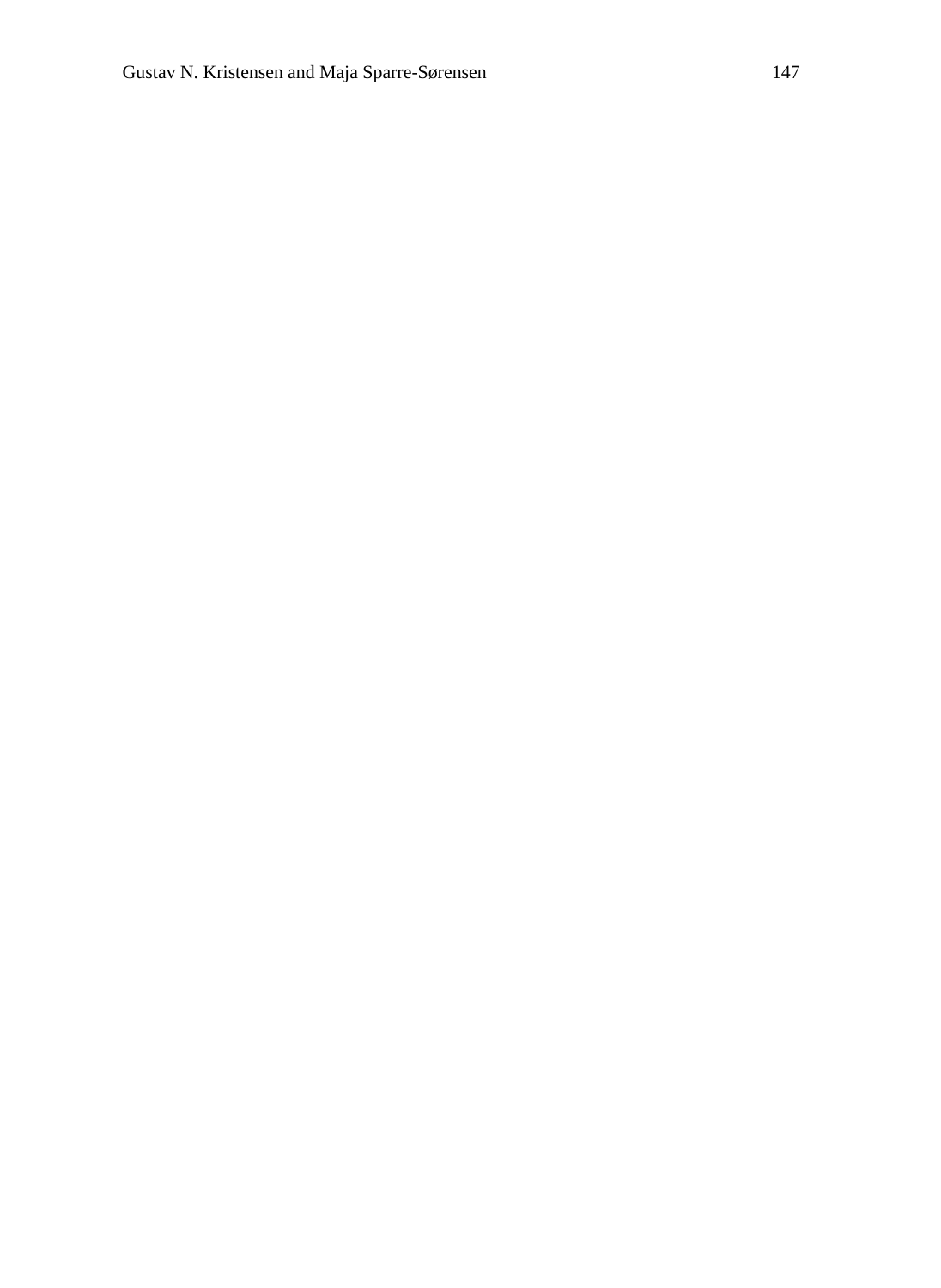## **Appendix 1. Number of Deaths.**

|       | Men            |                |                  | Women            |                |                  |  |  |
|-------|----------------|----------------|------------------|------------------|----------------|------------------|--|--|
| Age   | 1994-1998      | 1999-2007      | 2008-2012        | 1994-1998        | 1999-2007      | 2008-2012        |  |  |
| group |                |                |                  |                  |                |                  |  |  |
| 55-59 | $\mathbf{1}$   | 6              | $\mathbf{1}$     | $\boldsymbol{0}$ | 3              | $\boldsymbol{0}$ |  |  |
| 60-64 | $\mathbf{1}$   | $\overline{3}$ | $\boldsymbol{0}$ | $\overline{0}$   | $\overline{4}$ | $\overline{2}$   |  |  |
| 65-69 | $\mathbf{1}$   | $\overline{5}$ | $\mathbf{1}$     | $\mathbf{1}$     | $\overline{7}$ | $\overline{0}$   |  |  |
| 70-74 | $\overline{1}$ | 19             | $\overline{2}$   | $\mathbf{1}$     | 16             | $\mathbf{1}$     |  |  |
| 75-79 | $\overline{0}$ | 16             | $\mathbf{1}$     | 5                | 20             | 6                |  |  |
| 80-84 | $\overline{4}$ | 27             | $\overline{5}$   | 6                | 40             | $\overline{9}$   |  |  |
| $85+$ | $\overline{8}$ | 67             | $\overline{7}$   | 8                | 178            | 20               |  |  |
|       |                |                |                  |                  |                |                  |  |  |
| Total | 16             | 143            | 17               | 21               | 268            | 38               |  |  |
|       |                |                |                  |                  |                |                  |  |  |
| Per   | 3.2            | 15.9           | 3.4              | 4.2              | 29.8           | 7.6              |  |  |
| year  |                |                |                  |                  |                |                  |  |  |

Table 1A: Number of Deaths from Malnutrition related to age, 1994-2012.

Table 1A shows that there was a malnutrition period in Denmark, 1999 - 2007.

The excess number of death in the malnutrition period 1999-2007:

Men  $143 - .9(16+17) = 113.3$ Women  $268 - .9(21 + 38) = 214.9$ Total *328.2*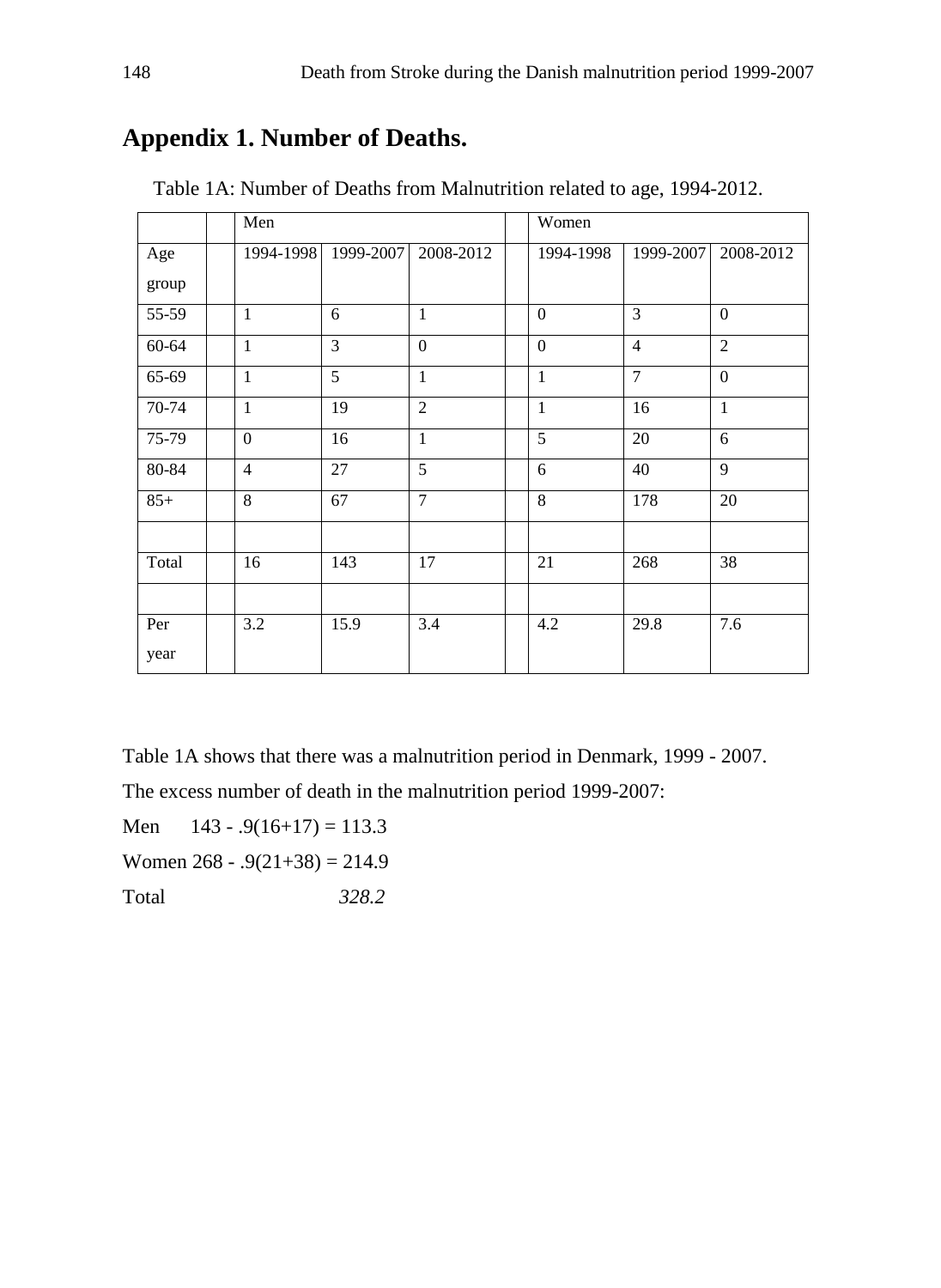Table 2A: Calculated number of Deaths from Stroke associated with Malnutrition – related to age groups, 1994-2012.

| APC-METHOD/EXPANSION METHOD |           |           |           |           |           |           |  |  |  |
|-----------------------------|-----------|-----------|-----------|-----------|-----------|-----------|--|--|--|
|                             | Men       |           |           | Women     |           |           |  |  |  |
| Age<br>group                | 1994-1998 | 1999-2007 | 2008-2012 | 1994-1998 | 1999-2007 | 2008-2012 |  |  |  |
| 55-59                       | 0/14      | 15/17     | 0/9       | 0/0       | 15/17     | 0/0       |  |  |  |
| $60 - 64$                   | 0/0       | 16/20     | 0/0       | 0/0       | 27/29     | 21/24     |  |  |  |
| 65-69                       | 4/4       | 21/24     | 14/17     | 8/9       | 63/67     | 0/0       |  |  |  |
| 70-74                       | 5/5       | 135/149   | 15/18     | 9/11      | 132/147   | 19/23     |  |  |  |
| 75-79                       | 0/0       | 148/162   | 13/16     | 42/51     | 146/177   | 37/50     |  |  |  |
| 80-84                       | 28/28     | 323/343   | 78/87     | 48/58     | 253/337   | 35/67     |  |  |  |
| $85+$                       | 61/46     | 574/473   | 65/56     | 58/45     | 1402/1230 | 167/167   |  |  |  |
| Total                       | 98/97     | 1232/1188 | 194/203   | 165/174   | 2038/2004 | 279/331   |  |  |  |

Excess number of deaths in the malnutrition period 1999-2007:

| <b>APC METHOD</b> |  |
|-------------------|--|
|-------------------|--|

## EXPANSION METHOD

| Men | $(1232 - .9(98 + 194)) = 969.2$ Men                                             | $(1188 - .9(97 + 203)) = 918.0$ |
|-----|---------------------------------------------------------------------------------|---------------------------------|
|     | Women $(2038 - .9(165 + 279)) = 1638.4$ Women $(2004 - .9(174 + 331)) = 1549.5$ |                                 |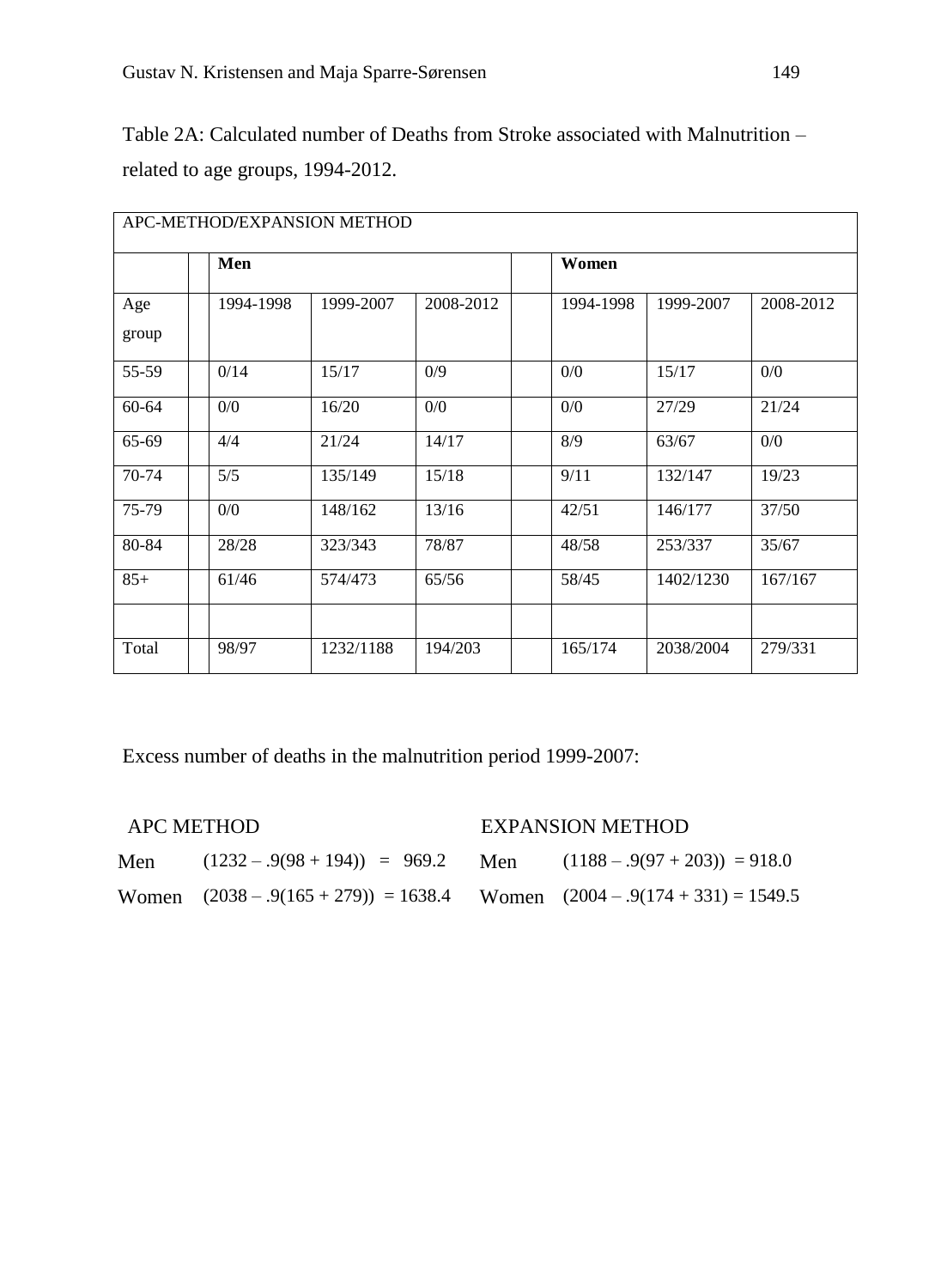## **Appendix 2. The estimated Equations**

Models created according to the Expansion Method and supplemented by the cohort effect.

The models are calculated with Weighted Least Squares with age as weight, for seven age groups from 55-59 to 85+, for the period 1994 to 2012.

### **Men**

#### **The Expansion Method**

Log(String) = [-2.442 + .122Age]  
\nt = (-13.73) (49.92)  
\n+ [ 12.050 - .660Age + .00526Age<sup>2</sup> ]TD<sup>2</sup>  
\n(1.82) (-3.61) (4.14)  
\n+ [ 00181] Dmain  
\n(1.62)  
\n+ [ (2.171 - .0252\*Age) TD<sup>2</sup> ]Dmain(-1)  
\n(4.40) (-4.34)  
\n+ .256 e(-1)  
\n(2.87)  
\n
$$
R^2
$$
= .9984 *Adj*.  $R^2$ = .9983 Obs = 126 DW = 2.00

#### **The Age-Period-Cohort Method**

 $Log(Strm) = [-3.052 + .127Age]$ t  $(-13.47)$   $(46.92)$  $+$  [ 38.783- 1.274Age  $+$  .008718Age<sup>2</sup> ] TD<sup>2</sup>  $(3.77)$   $(-4.90)$   $(5.27)$ + [ .00268] Dmalm (2.61)  $+$  [ (1.808 - .0209Age)TD<sup>2</sup>] Dmalm(-1) (3.90) (-3.84)  $+$  .995 Bm  $+$  .200 e(-1)  $(5.32)$   $(2.11)$  $R^2$  = .9986 Adj.  $R^2$  = .9985 Obs = 121 DW = 2.05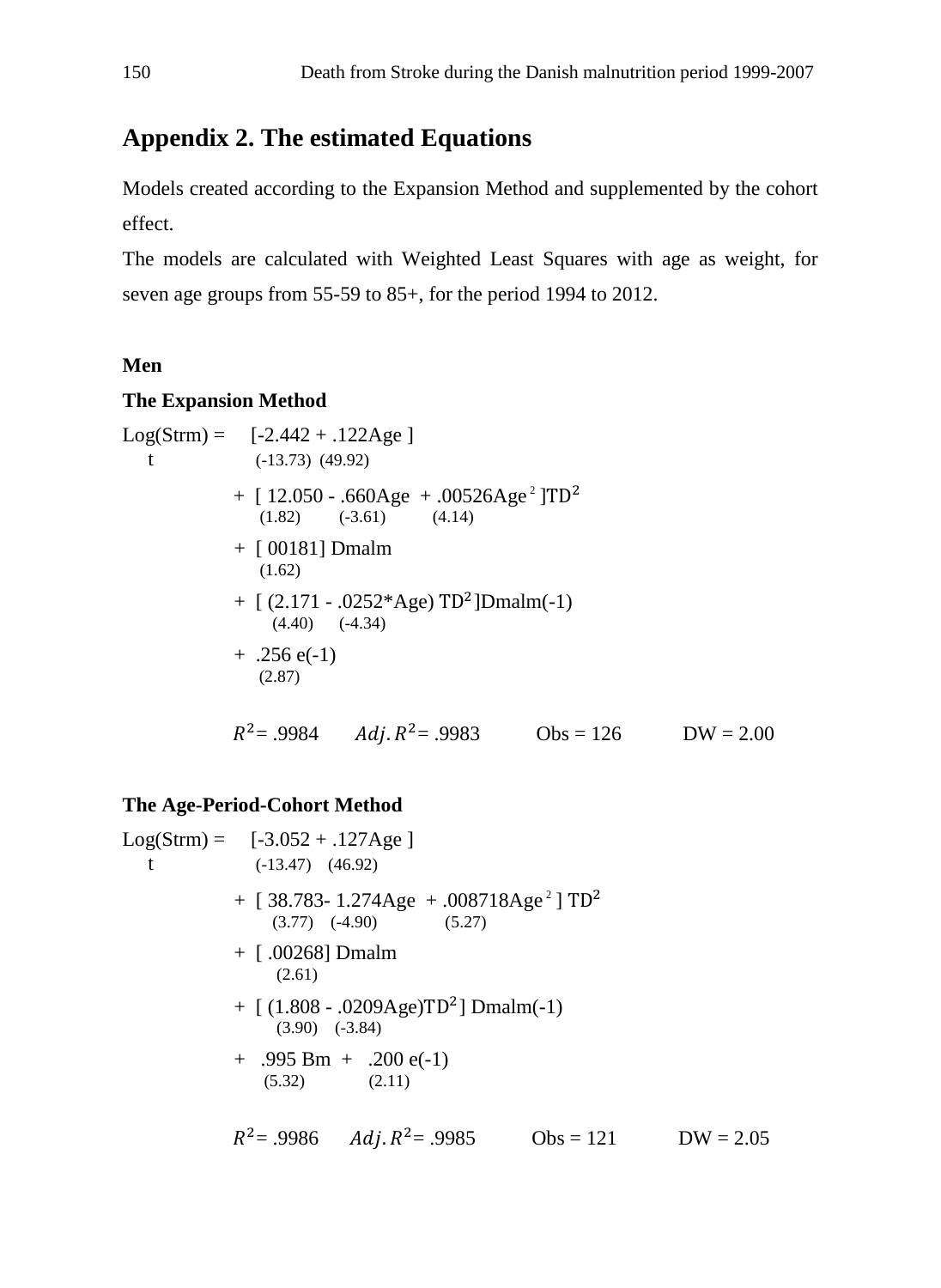#### **Women**

#### **The Expansion Method**

 $Log(Strw) = [-4.086 + .141Age]$ t  $(-21.78)$   $(54.70)$ + [ 54.29 - 1.851Age + .0134Age<sup>2</sup> ]TD<sup>2</sup>  $(7.45)$   $(-9.16)$   $(9.56)$ + [ .119 – .00138Age] Dmalw (2.28) (-2.22)  $+$  [ (18.204 - .440Age + .00266Age<sup>2</sup>) TD<sup>2</sup>] Dmalw(-1)  $(3.27)$   $(-3.12)$   $(2.98)$  $+ .313 e(-1)$  (3.44)  $R^2 = .9984$  *Adj.R*  $Obs = 126$  DW = 2.03

#### **The Age-Period-Cohort Method**

 $Log(Strw) = [-4.893 + .149Age]$ t  $(-16.01)$   $(40.03)$  $+$  [ 82.351–2.500Age  $+$  .0171Age<sup>2</sup> ] TD<sup>2</sup>  $(5.99)$   $(-7.29)$   $(8.01)$ + [ .105 - .00121Age] Dmalw (2.20) (-2.12)  $+$  [ (18.960 - .466Age + .00286Age<sup>2</sup>)TD<sup>2</sup>] Dmalw(-1)  $(3.56)$   $(-3.45)$   $(3.35)$  $+$  .686 Bw  $+$  .176 e(-1) (4.49) (1.84)  $R^2$  = .9986  $Adj. R^2$  = .9985 Obs = 121 DW = 2.01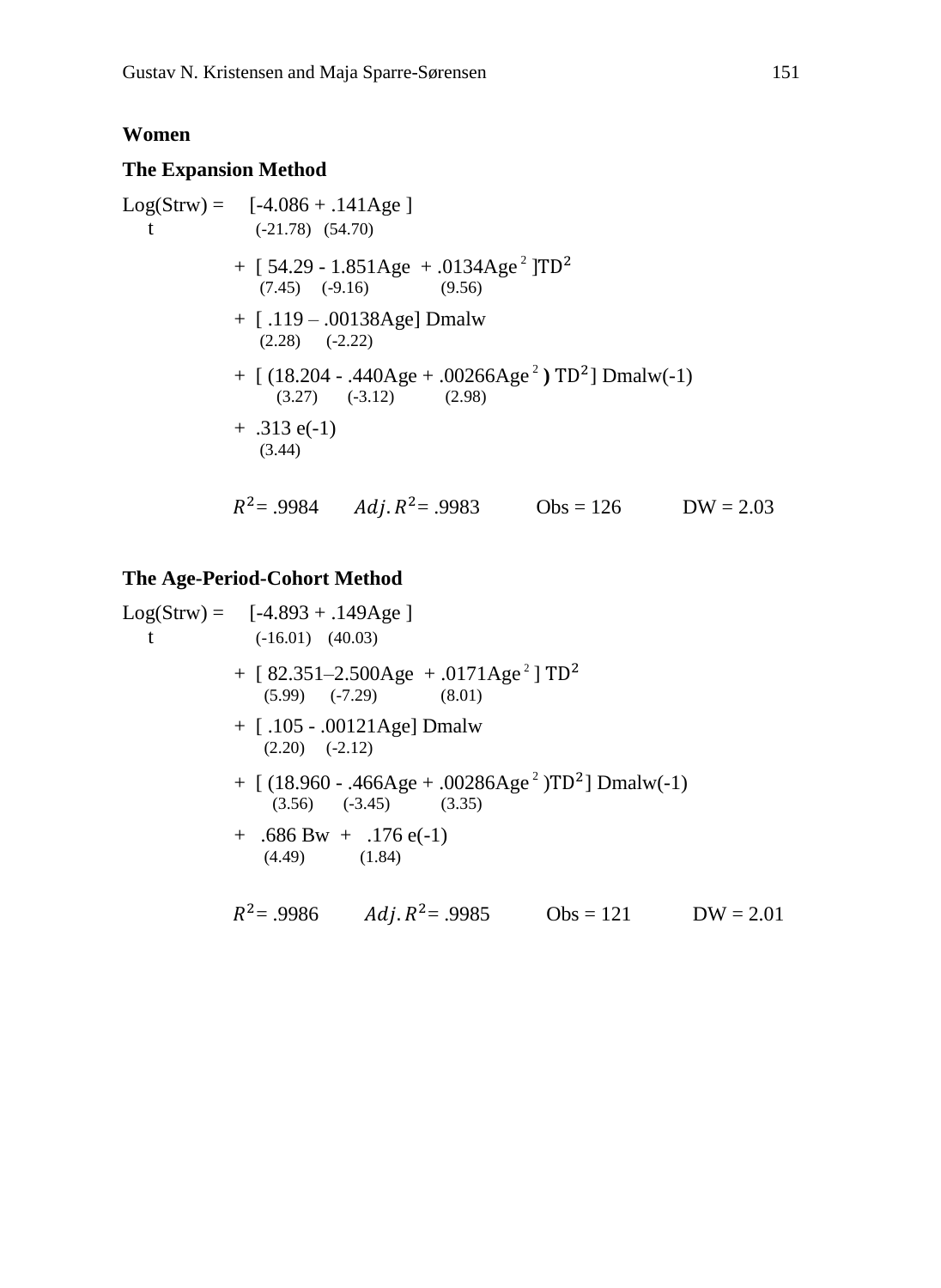## **Appendix 3. Mathematical details**

The multicollinearity problem: Equation (4) can be rewritten as:

Log(Str) = 
$$
(\beta_1 + \beta_2 Age + \beta_3Age^2)
$$
  
+  $(\beta_4 + \beta_5Age + \beta_6Age^2) TD^2$   
+  $(\beta_7 + \beta_8 Age + \beta_9Age^2) Dmal$   
+  $(\beta_{10} + \beta_{11} Age + \beta_{12} Age^2) TD^2 * Dmal$   
+  $(\beta_{13} + \beta_{14} Age + \beta_{15} Age^2) Dmal(-1)$   
+  $(\beta_{16} + \beta_{17} Age + \beta_{18} Age^2) TD^2 * Dmal(-1)$ 

## Table 3A: The correlation matrix for variables

For women

|                   | TD <sup>^2</sup>  | <b>DMALW</b> | DDMALW*TD^2 | $DMALW(-1)$ | DDMA(-1)*TD^2 |
|-------------------|-------------------|--------------|-------------|-------------|---------------|
| TD <sup>A</sup> 2 | 1.000000          | $-0.007517$  | 0.066115    | 0.058841    | 0.131514      |
| <b>DMALW</b>      | $-0.007517$       | 1.000000     | 0.984044    | 0.872504    | 0.831423      |
| DDMALW*TD^2       | 0.066115          | 0.984044     | 1.000000    | 0.904967    | 0.888784      |
| $DMALW(-1)$       | 0.058841          | 0.872504     | 0.904967    | 1.000000    | 0.985235      |
| DDMA(-1)*TD^2     | 0.131514          | 0.831423     | 0.888784    | 0.985235    | 1.000000      |
| For men           |                   |              |             |             |               |
|                   | TD <sup>A</sup> 2 | <b>DMALM</b> | DDMALM*TD^2 | $DMALM(-1)$ | DDMA(-1)*TD^2 |
| TD <sup>A</sup> 2 | 1.000000          | $-0.041946$  | 0.031466    | 0.018549    | 0.085354      |
| <b>DMALM</b>      | $-0.041946$       | 1.000000     | 0.980658    | 0.568936    | 0.516904      |
| DDMALM*TD^2       | 0.031466          | 0.980658     | 1.000000    | 0.563864    | 0.535537      |
| $DMALM(-1)$       | 0.018549          | 0.568936     | 0.563864    | 1.000000    | 0.982936      |
| DDMA(-1)*TD^2     | 0.085354          | 0.516904     | 0.535537    | 0.982936    | 1.000000      |

Fat numbers gives the presence of "harmful" collinearity; see Belsley [4], and Kristensen [14], which means that the partial interpretation of the coefficients to e.g. the variables ( $TD^2*Dmalm$ ) and  $Dmalm(-1)$  are not reliable and may even have wrong signs, which in the worst case could be highly "significant".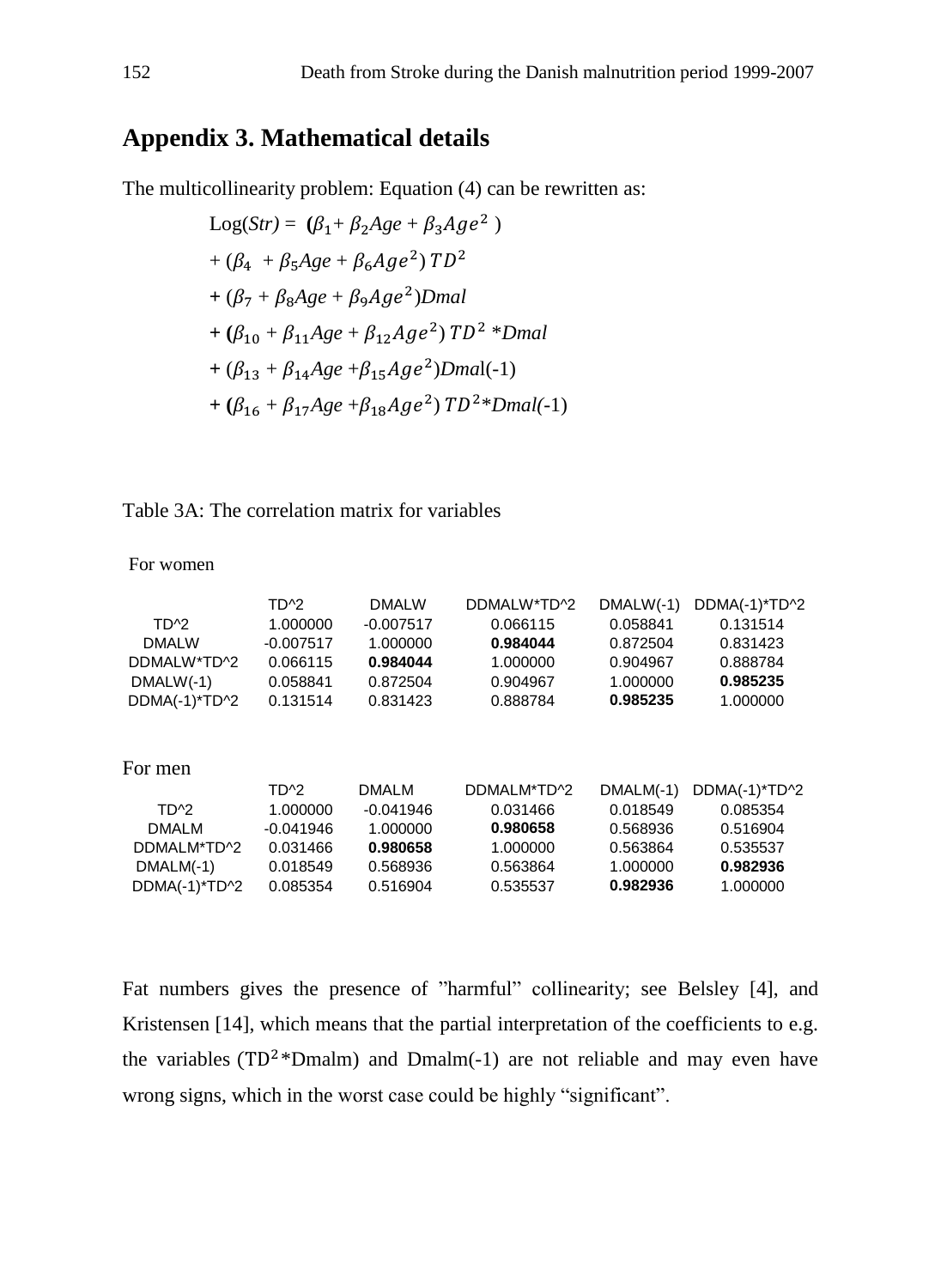| TD <sup>^2</sup>  | <b>DMALW</b> | DDMA(-1)*TD^2 |
|-------------------|--------------|---------------|
| 1.000000          | $-0.007517$  | 0.131514      |
| $-0.007517$       | 1.000000     | 0.831423      |
| 0.131514          | 0.831423     | 1.000000      |
|                   |              |               |
| TD <sup>A</sup> 2 | <b>DMALM</b> | DDMA(-1)*TD^2 |
| 1.000000          | $-0.041946$  | 0.085354      |
| $-0.041946$       | 1.000000     | 0.516904      |
| 0.085354          | 0.516904     | 1.000000      |
|                   |              |               |

Table 4A. The correlation matrix for the included variables.

## **The Cohort Dummies**

A person born in 1927 is 75 years old in 2002, 80 years old in 2007, 85 years old in 2012, and is thus based on 3 dummies

A person born in 1909 is 85 years old in 1994, and is thus followed by only one dummy (see Table 5A).

Using data from 1983 we can go back to a year of birth for a 85-year-old person: 1983-85=1898.

From 1898 to 1903 there will, however, only be one dummy to indicate the cohort born in 1898.Thus, in this interval there is no residual on the calculated death rate. When we start our data in 1898 we estimate from 1899. Our coefficient to Coh1909 will thus be based on 3 dummies.

In the estimations with *B* the birth period was truncated to 1909-1952.